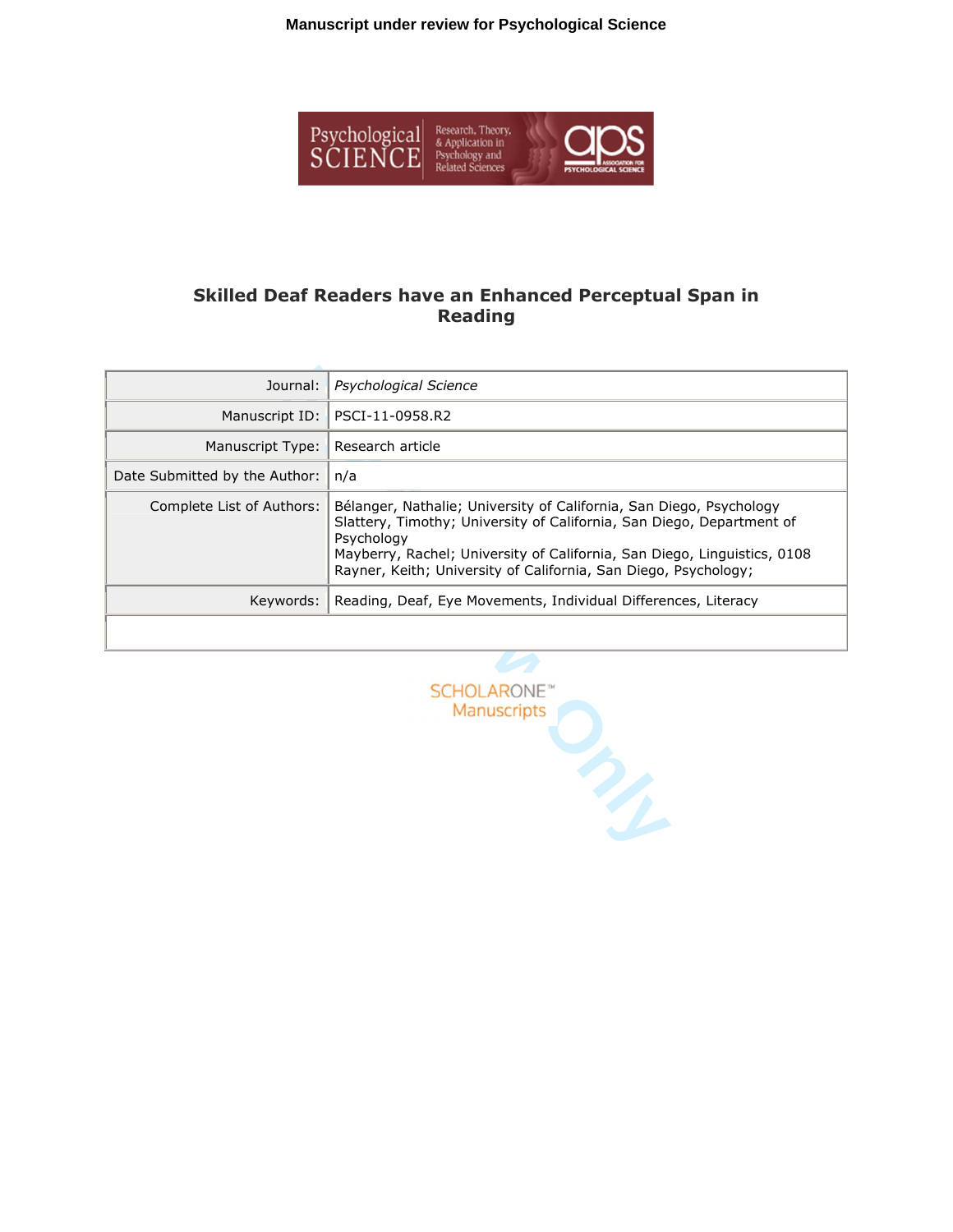**Skilled Deaf Readers have an Enhanced Perceptual Span in Reading** 

Nathalie N. Bélanger

Department of Psychology, University of California, San Diego

Timothy J. Slattery

Department of Psychology, University of California, San Diego

Rachel I. Mayberry

Department of Linguistics, University of California, San Diego

Keith Rayner

Department of Psychology, University of California, San Diego

 $\mathbf{1}$   $\overline{2}$ Running head: Deaf Readers' Perceptual Span  $\overline{7}$  Corresponding Author Nathalie N. Bélanger University of California, San Diego Department of Psychology 9500 Gilman Drive #0109 La Jolla, CA 92093-0109 Phone: 858-822-7813 Fax: 858-534-7190 Email: nbelanger@ucsd.edu Word count  $= 4,068$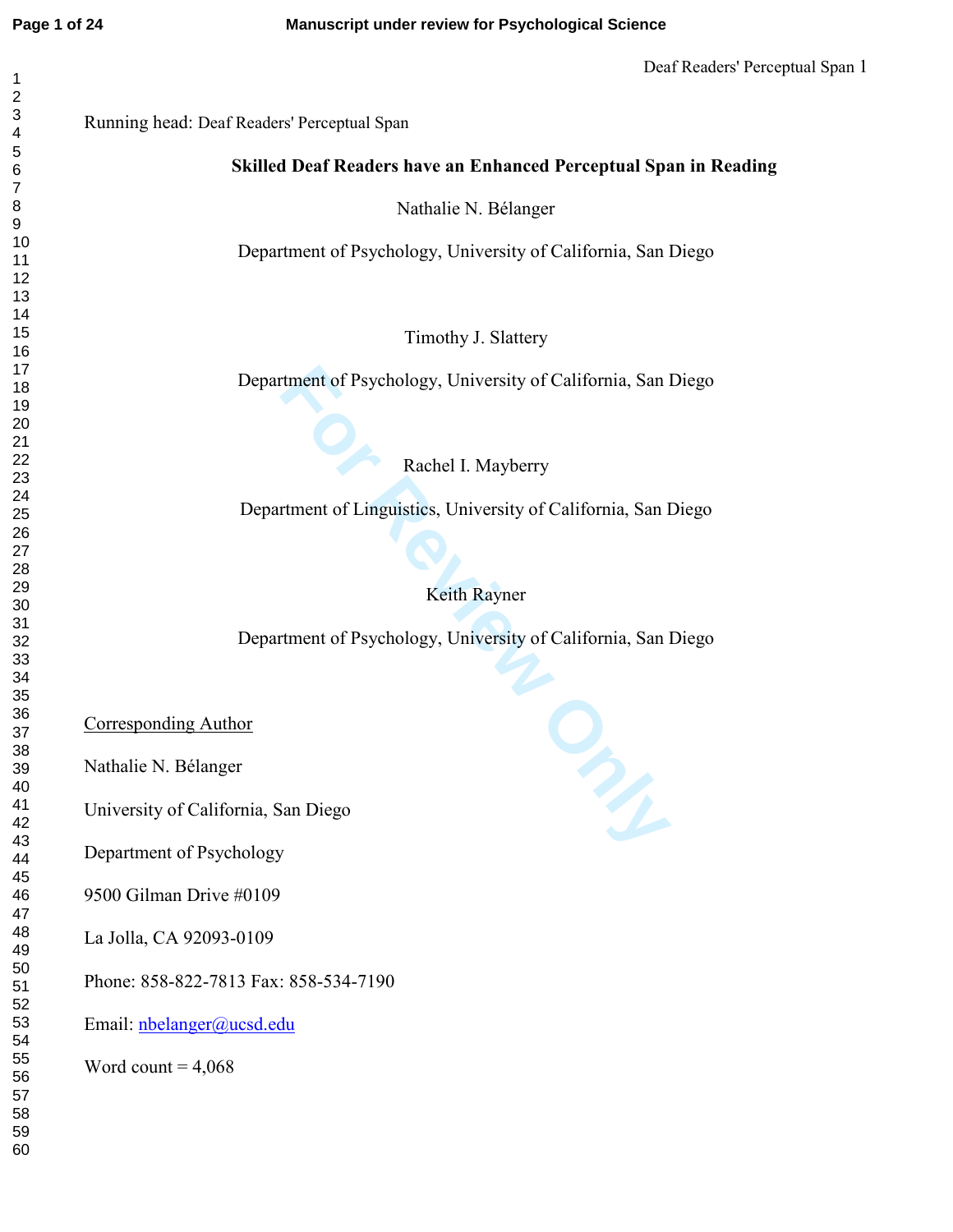## Abstract

Recent evidence suggests that deaf people have enhanced visual attention to simple stimuli in the parafovea in comparison to hearing people. Although a large part of reading involves processing the fixated words in foveal vision, readers also utilize information in parafoveal vision to pre-process upcoming words and decide where to look next. We investigated whether auditory deprivation affects low-level visual processing during reading, and compared the perceptual span of deaf signers who were skilled and less skilled readers to that of skilled hearing readers. Compared to hearing readers, deaf readers had a larger perceptual span than would be expected by their reading ability. These results provide the first evidence that deaf readers' enhanced attentional allocation to the parafovea is used during a complex cognitive task such as reading.

Hasimon Clay Clay

Keywords: Deaf readers, eye movements, reading skill, perceptual span, visual processing in the parafovea.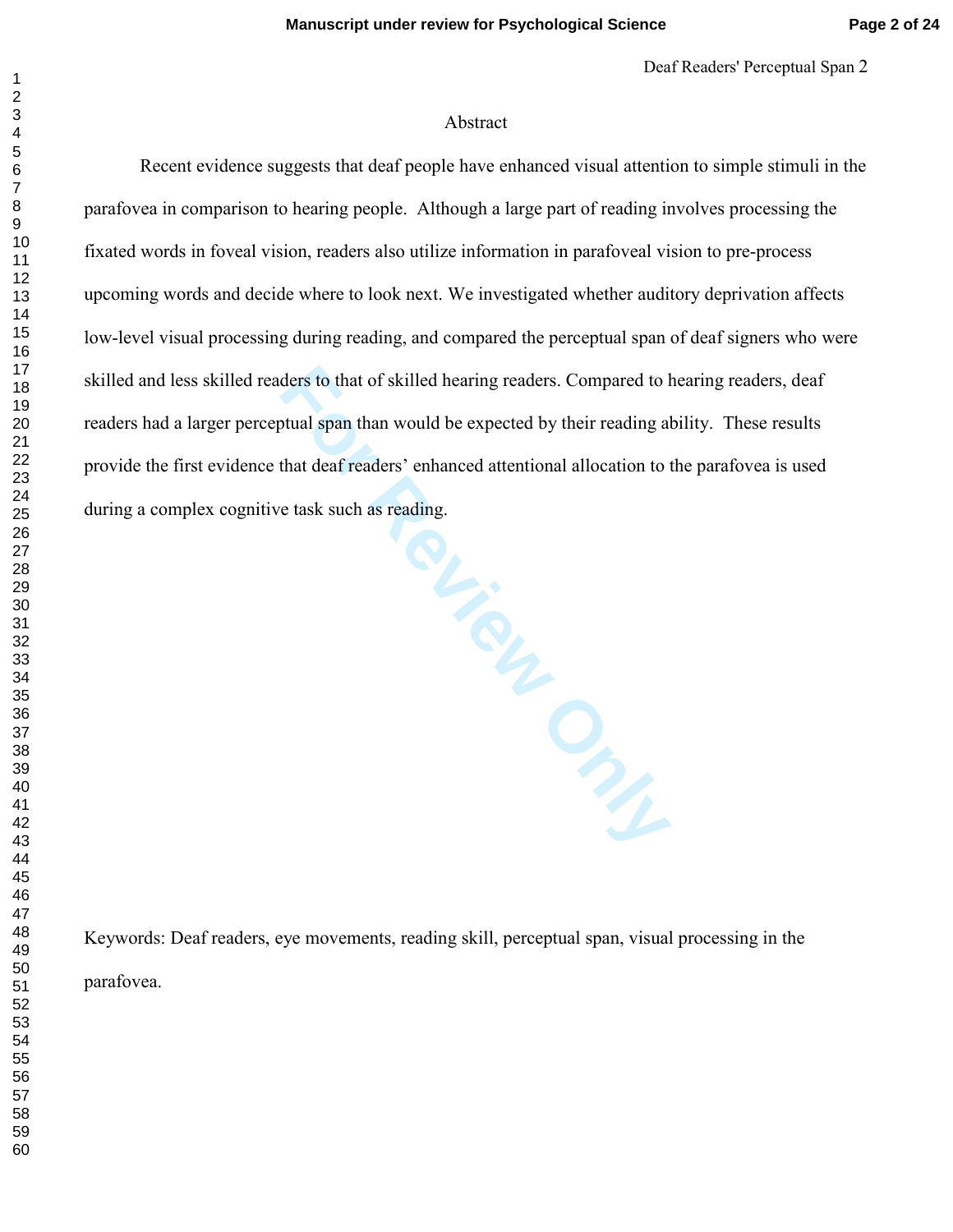(i.e., parafoveal/peripheral) vision compared to hear<br>estigating low-level visual perception of motion, ories<br>ion performed under attentionally demanding conditi<br>eased allocation of attention to stimuli in extrafoveal<br>r, D Illiteracy is a serious problem in the deaf population. The median reading level of young deaf adults graduating from high school is 8 years below the average of their hearing peers (Kelly & Barac-Cikoja, 2007). Although the reasons for this problem are unclear (Bélanger, Baum & Mayberry, in press; Mayberry, del Giudice & Lieberman, 2011), one intriguing hypothesis is that enhancements in visual cognition engendered by deafness may cause reading difficulties. Recent research has found that individuals who experience early severe to profound deafness are more efficient at processing information in extrafoveal (i.e., parafoveal/peripheral) vision compared to hearing individuals. This has been shown in studies investigating low-level visual perception of motion, orientation and brightness discrimination, and detection performed under attentionally demanding conditions. These effects are thought to arise from increased allocation of attention to stimuli in extrafoveal vision as a consequence of early deafness (Bavelier, Dye & Hauser, 2006; Dye & Bavelier, 2010). Based on such results, Dye, Hauser, and Bavelier (2008) speculated that "greater availability of parafoveal information may slow down foveal processing, resulting in longer fixations and slowing down the reading process" (p. 77). It is crucial to investigate how this unique aspect of visual cognition may influence reading in the deaf population.

Although there has been considerable research conducted with deaf people on various cognitive processing tasks related to reading (Kelly & Barac-Cikoja, 2007; Musselman, 2000), little research has examined reading *per se* in this population. Research using a self-paced moving window in which participants read sentences one word at a time and push a button to advance the movement of the window of text across a sentence, found that skilled deaf readers spent less time viewing each word than less skilled deaf readers (Kelly, 1995, 2003), a result consistent with the literature on hearing readers (Rayner, 1998, 2009). However, the self-paced reading paradigm is not very diagnostic of normal reading as it denies access to parafoveal information which is clearly used during normal reading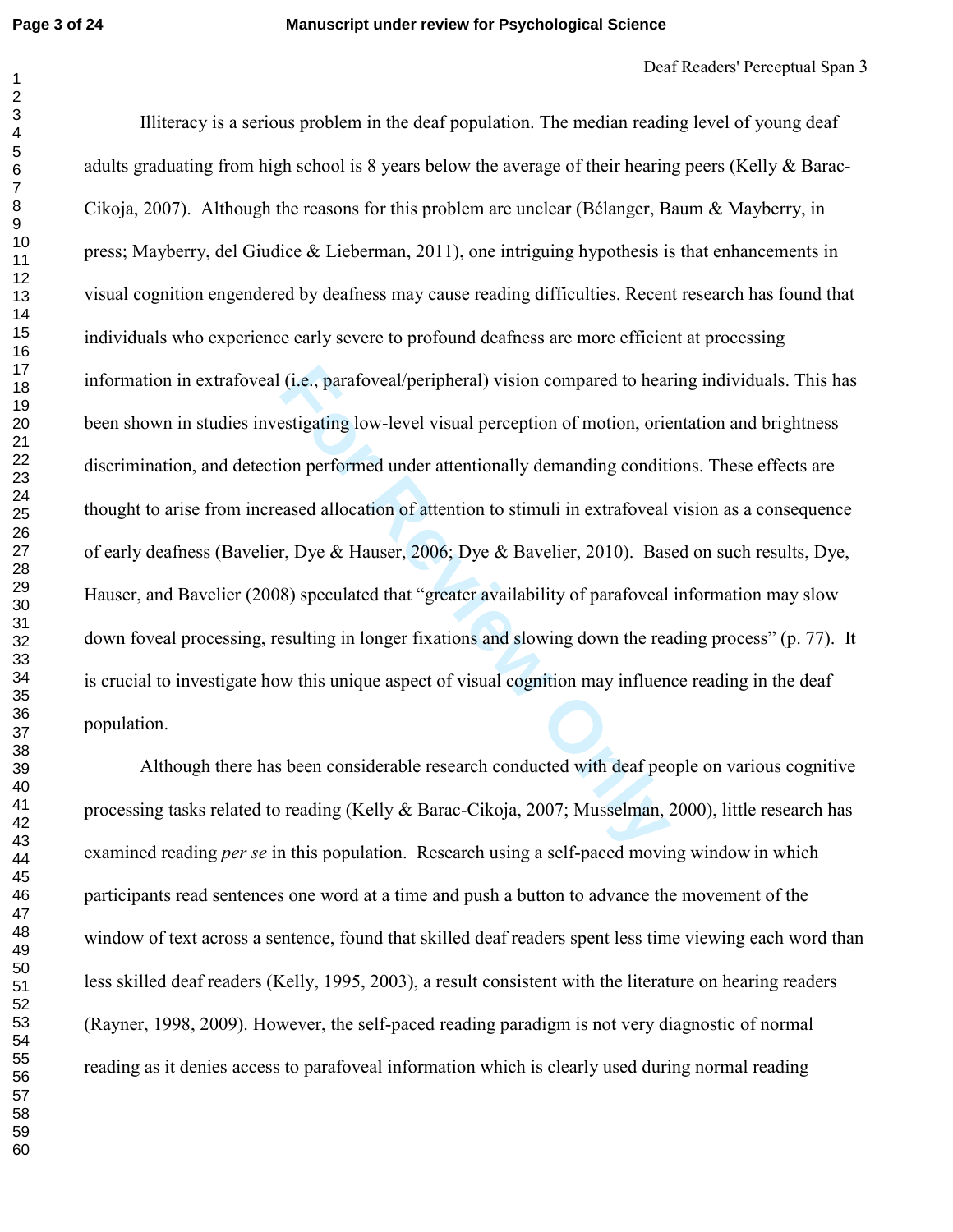Deaf Readers' Perceptual Span 4

 $\mathbf 1$ 

(Rayner, 1998).

indow paradigm (McConkie & Rayner, 1975) in wh<br>
und the fixation point, but beyond the window, word<br>
the window is manipulated to provide increasing lev<br>
1 is that if the window is wide enough, reading will r<br>
the text is Prior research with English hearing readers has demonstrated that, in addition to the word(s) processed in the fovea, information from up to 14-15 letter spaces to the right of fixation is used during reading (McConkie & Rayner, 1975; Rayner & Bertera, 1979). This region of effective vision, the *perceptual span*, is asymmetric because only information from 3-4 letters to the left is used (Rayner, Well, & Pollatsek, 1980). Evidence regarding the size of the perceptual span comes from the use of the gaze contingent moving window paradigm (McConkie & Rayner, 1975) in which text is displayed normally in a window around the fixation point, but beyond the window, words are replaced by a mask (see Figure 1). The size of the window is manipulated to provide increasing levels of information in the parafovea. The assumption is that if the window is wide enough, reading will not be disrupted compared to a condition in which all the text is visible (a no window control condition). Crucially, the size of the perceptual span is not simply a function of decreased visual acuity in the parafovea. A parafoveal magnification technique with a moving window (in which letters were larger on each fixation outside of the center of vision) found that the span was about 14-15 letter spaces to the right of fixation (Miellet, O'Donnell, & Sereno, 2009), confirming that the span is under cognitive/attentional control.

The size and asymmetry of the perceptual span does however vary with online processing constraints. The directionality of reading (e.g., Hebrew vs. English) influences the asymmetry of the span (Pollatsek, Bolozky, Well, & Rayner, 1981). Importantly, research has shown that the size of the perceptual span is sensitive to reading level (Häikiö, Bertram, Hyönä, & Neimi, 2009; Rayner, 1986), reading speed (Rayner, Slattery, & Bélanger, 2010), and the properties of the writing system (Inhoff & Liu, 1998). In fact, eye movement measures in general are very sensitive to reading level: less skilled and dyslexic readers are slower readers, have a smaller perceptual span, make shorter saccades, and more regressions than skilled readers (see Rayner, 1998). These measures can also distinguish highly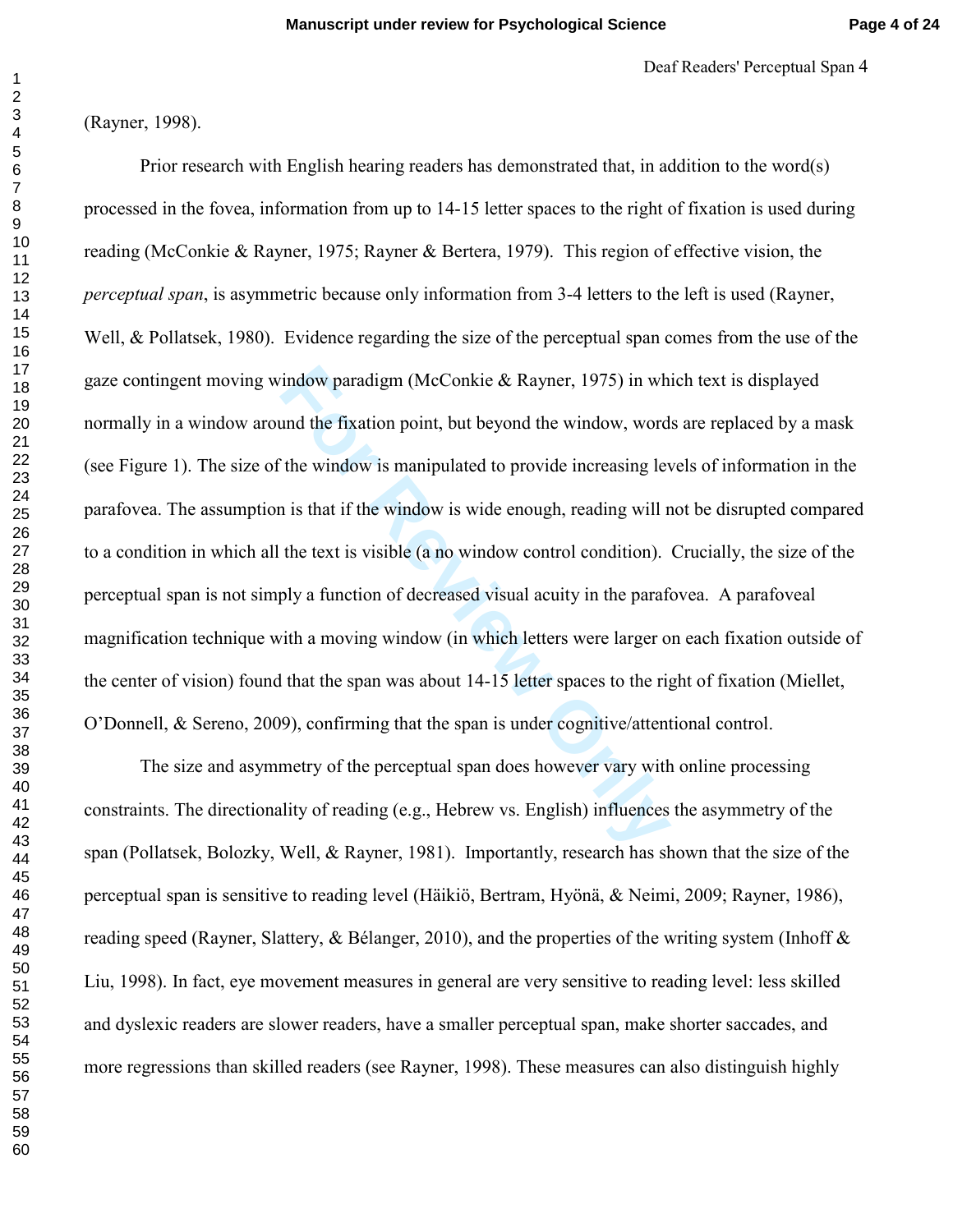skilled from average college-level readers (Ashby, Rayner, & Clifton, 2005).

# [Insert Figure 1 about here]

visible, and the text beyond the window is masked, 1<br>ing readers. The enhanced extrafoveal visual/attenti<br>als would predict a larger perceptual span in deaf rea<br>ng level). Additionally, given that saccades are planr<br>ision, The goal of the present experiment was to examine whether the perceptual span varied as a function of hearing status (deaf vs hearing readers), as well as how skilled deaf readers, less skilled deaf readers, and skilled hearing readers compared on reading speed (words read per minute - wpm), mean length of forward saccades, and mean fixation durations. As previously mentioned, when 14-15 letters to the right of fixation are visible, and the text beyond the window is masked, reading proceeds at a normal rate in skilled hearing readers. The enhanced extrafoveal visual/attention processing abilities reported for deaf individuals would predict a larger perceptual span in deaf readers than in hearing readers (matched on reading level). Additionally, given that saccades are planned with information gleaned from parafoveal vision, and are intimately connected with the distribution of visual attention, longer forward saccades would be predicted for deaf individuals (unless reading level also modulates this effect) compared to hearing controls. Recall, however, that Dye et al (2008) suggested that greater availability of parafoveal information (a larger perceptual span), could slow down foveal processing resulting in longer fixation durations in deaf readers. Finally, less skilled deaf readers would be expected to have a smaller perceptual span than skilled deaf readers, because their reading level is much lower. We also expected that they would have longer fixation durations and regress back into the text (reread) more than both skilled reader groups (Rayner, 2009). An additional question of interest is whether less skilled deaf readers have a significantly smaller perceptual span than skilled *hearing* readers. Such an effect would be predicted based on the reading ability of these two groups.

*Method* 

*Participants*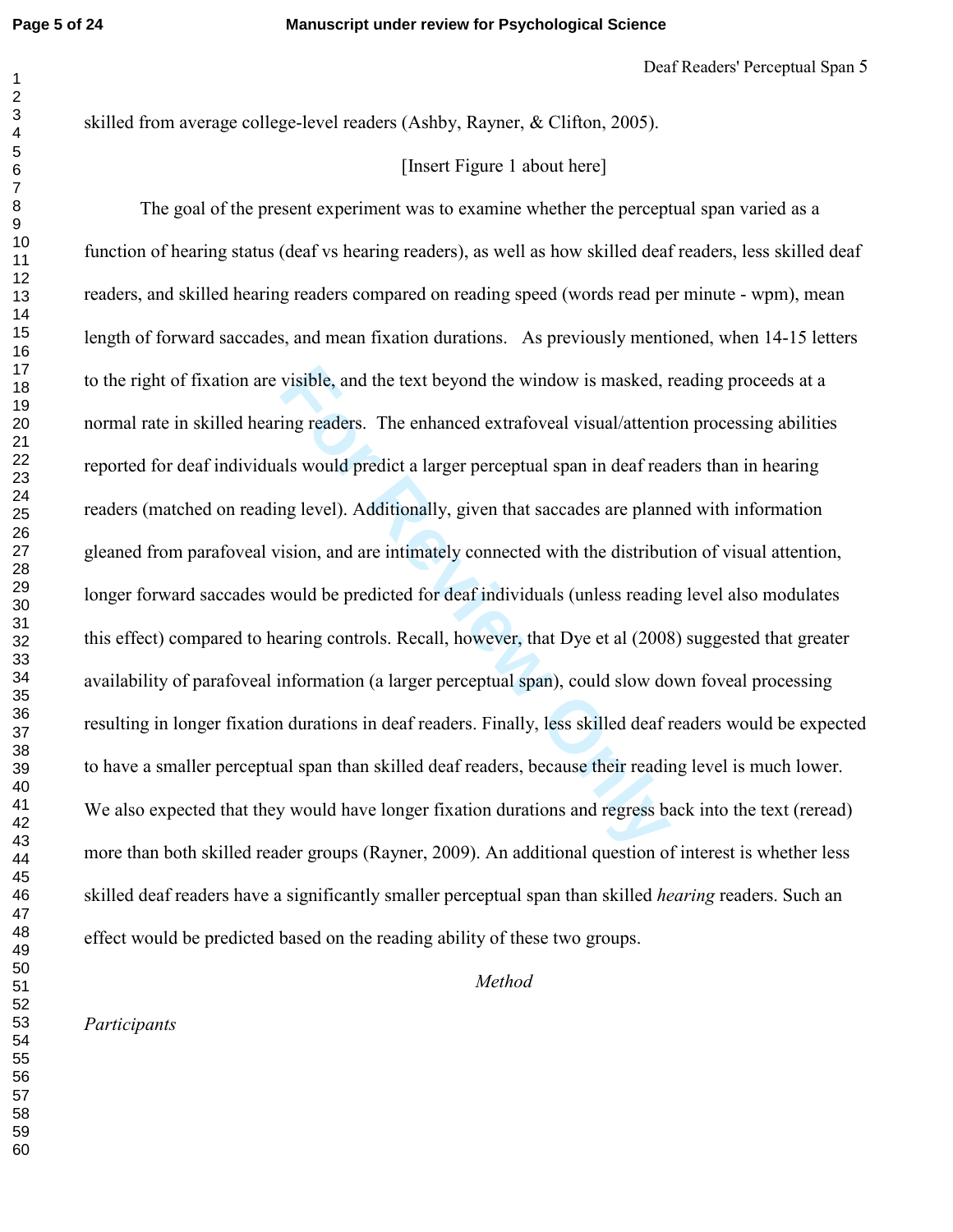Deaf Readers' Perceptual Span 6

Forty adults from San Diego's Deaf community participated. They were aged 20 to 45 years (*M* = 30 years), severely to profoundly deaf (hearing loss > 71dB in the better ear), born deaf or became deaf before the age of two (3/40 participants became deaf at age 3, 4, and 10), and used American Sign Language (ASL) as their main communication mode for more than 10 years. Twenty skilled hearing readers (SKH), native speakers of English aged 21 to 43 years (*M* = 29 years) served as controls. All participants had normal or corrected-to-normal vision and received financial compensation for their participation.

# *Background Measures*

mpleted the *Peabody Individual Achievement Test-R*<br>provided an assessment of their reading level. This v<br>fluence the size of the perceptual span during readin<br>d on their PIAT-R score: skilled deaf readers (SKD),<br>H reader All participants completed the *Peabody Individual Achievement Test-Revised* (Markwardt & Markwardt, 1989), which provided an assessment of their reading level. This was crucial since reading level has been shown to influence the size of the perceptual span during reading. The deaf readers were split into two groups based on their PIAT-R score: skilled deaf readers (SKD), who were well matched on reading level to the SKH readers, and less skilled deaf (LSKD) readers<sup>1</sup>. A one-way ANOVA, comparing the reading level of skilled hearing readers (SKH,  $n = 20$ ;  $M = 85$ ;  $SD = 6.8$ ), SKD ( $n = 18$ ;  $M = 82$ ; *SD* = 5.5) and LSKD readers (n = 22;  $M = 68$ ; *SD* = 4.1), resulted in a significant effect of group  $(F(2, 57) = 52.13, p < .0001, \eta_p^2 = .65)$ . SKH and SKD readers did not differ in reading level ( $p =$ .21), but LSKD readers differed significantly from both SKH readers (*p <* .0001) and SKD readers (*p <*   $(0.001)^2$ . Non-verbal IQ was also assessed for all participants with three subtests of the performance scale of the *Wechsler Adult Intelligence Scale—Revised* (Wechsler, 1981): picture completion, picture arrangement, and block design. Performance of the SKH readers (*M* = 11.4; *SD* = 1.7), SKD readers (*M*  $= 11.3$ ; *SD* = 1.4) and LSKD readers (*M* = 10.5; *SD* = 1.5) was not different on this measure (*F*(2, 57) = 2.4,  $p > 0.10$ ,  $\eta_p^2 = 0.08$ ). Finally, although SKD and LSKD readers did not significantly differ in age of English acquisition ( $M = 1.3$  and  $M = 2.7$ ;  $F(1, 38) = 2.7$ ,  $p = 0.11$ ,  $\eta_p^2 = .07$ ), SKD readers acquired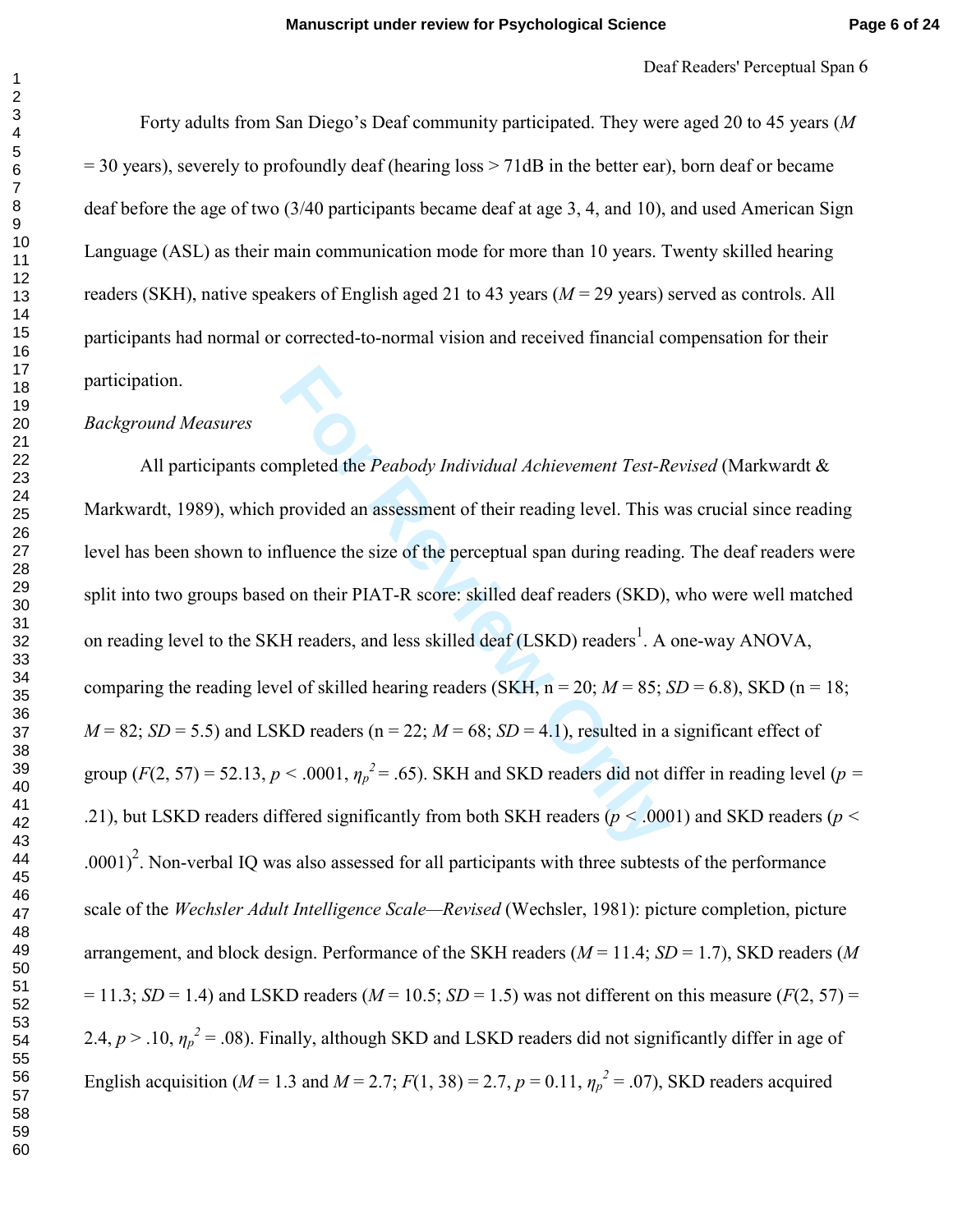ASL at a younger age than LSKD readers ( $M = 4.5$  and  $M = 8.2$ ;  $F(1, 38) = 5.9$ ,  $p = .02$ ,  $\eta_p^2 = .14$ ). The SKD and LSKD readers did not differ on degree of deafness in their better ear (*p* = .48), or on age of deafness onset (*p* = .17). Both groups had used ASL for over 22 years and did not differ on this measure (*p* > .20).

## *Stimuli*

165 sentences containing 10 to 17 words were created; they all had simple syntactic structures in order to avoid reading difficulties that could be brought on by complex syntax for LSKD readers (Kelly, 1998).

# *Apparatus*

Fourties that could be brought on by complex syntax<br>
For Pere monitored via an EyeLink 1000 eyetracker (SR F<br>
FultiSync FP1370 monitor (refresh rate of 150Hz) on<br>
FultiSync FP1370 monitor (refresh rate of 150Hz) on<br>
FultiS Eye movements were monitored via an EyeLink 1000 eyetracker (SR Research Ltd*.*; spatial resolution less than 0.04°). Eye position was sampled every half millisecond. Participants were seated 60 cm from a 22 inch NEC MultiSync FP1370 monitor (refresh rate of 150Hz) on which they read singleline sentences. Head movements were minimized with the use of a chin and headrest. Eye movements from the right eye were recorded, but viewing was binocular.

# *Design and Procedure*

There were four different window sizes. In each, 4 letter spaces were visible to the left of fixation and 6, 10, 14 or 18 letter spaces were visible to the right of fixation. The baseline was a fullline, no window (NW), condition where all words in the sentence were visible. In the experimental conditions, text outside the window was replaced by lowercase *x*'s (including the spaces between words, see Figure 1).

The testing session started with the completion of the reading and non-verbal IQ tests, followed by the participants' performing a 3-point calibration procedure on the eyetracker. Then they read 15 practice sentences prior to the experimental sentences. Sentences were presented in black 14 pt *Courier*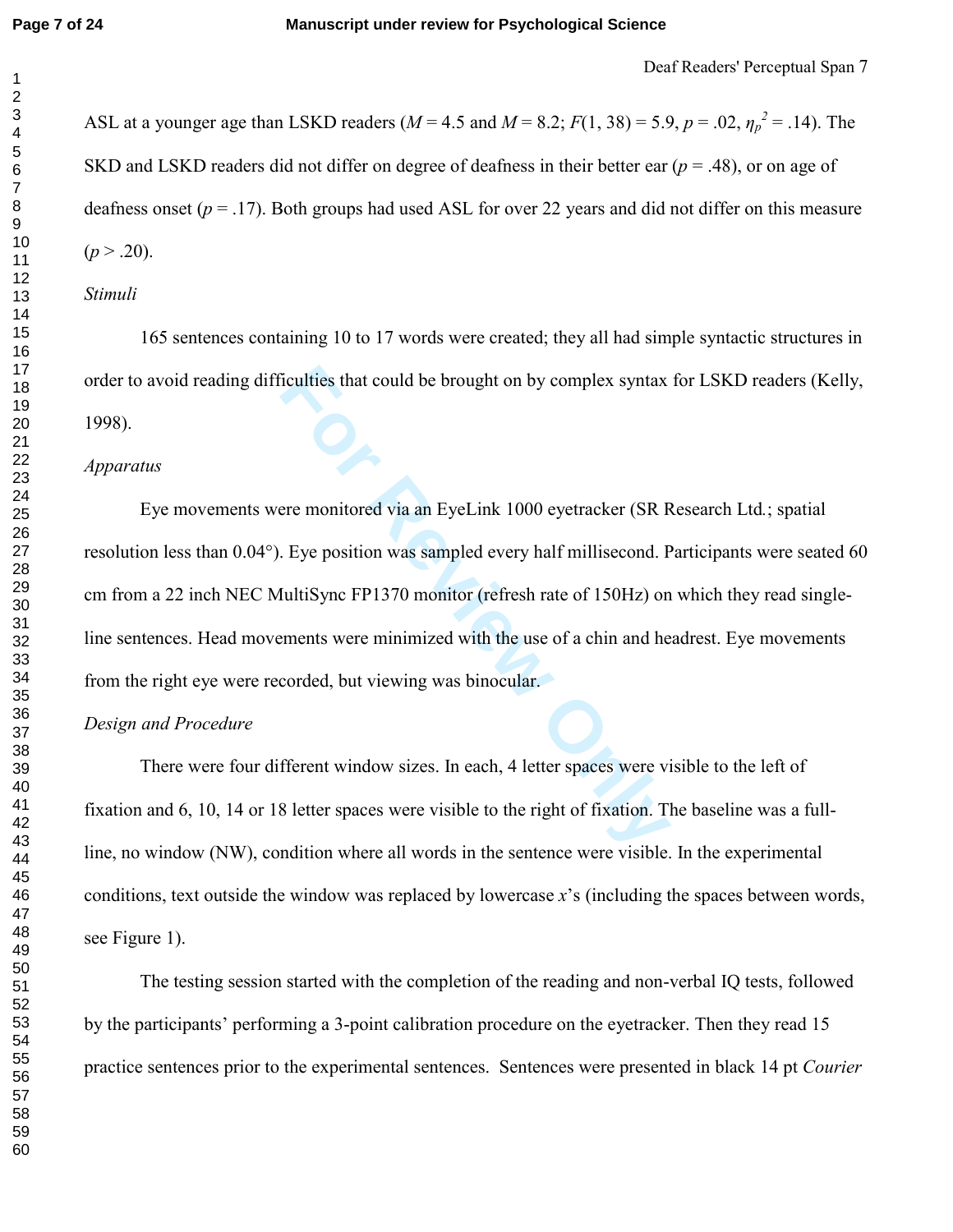$\mathbf 1$ 

Deaf Readers' Perceptual Span 8

*New* font on a light grey background. One degree of visual angle comprised 3.4 letters. All sentences were displayed on a single line with a maximum of 78 characters (including spaces). Participants were instructed to read silently for comprehension and to press a keypad when they finished reading. Sentences were counterbalanced across participants and conditions. Order of presentation was randomized for each participant. Comprehension questions were asked after 22% of the trials. The SKH, SKD and LSKD readers scored 93%, 91%, and 88% respectively. An ANOVA revealed a significant group effect (F(2, 57) = 6.15,  $p < .004$ ,  $\eta_p^2 = .18$ ) with significant differences between LSKD and SKH readers ( $p < .01$ ), and between LSKD and SKD readers ( $p < .01$ ).

*Analysis*

15,  $p < .004$ ,  $\eta_p^2 = .18$ ) with significant differences b<br>veen LSKD and SKD readers ( $p < .01$ ).<br>me whether deaf readers have a larger perceptual spa<br>nute, wpm) for each window size (WS), including th<br>e measure that incorpo In order to determine whether deaf readers have a larger perceptual span, we report their reading rate (in words read per minute, wpm) for each window size (WS), including the baseline NW condition. Reading rate is a composite measure that incorporates the number and durations of fixations across the sentence and is typically used to assess reading performance in moving window experiments. Forward saccades were also analyzed given that they are tightly linked with the distribution of visual attention in the parafovea. Finally, we analyzed average fixation duration in order to determine whether deaf readers' foveal processing of words is slowed down (relative to SKH readers). For completeness, the mean number of forward fixations per sentence and mean number of regressive fixations are presented (see Figure 3), but our focus here is on the other three measures.

Fixations shorter than 80 ms and within one letter of another fixation were combined with that fixation (0.3% of fixations for each group), but other fixations shorter than 80 ms were excluded (3.4 %, 2.4% and 2.4% of fixations for SKH, SKD and LSKD readers). Trials with two or more blinks were excluded (1.8%, 3%, and 2.4% of trials for SKH, SKD, and LSKD readers) along with trials in which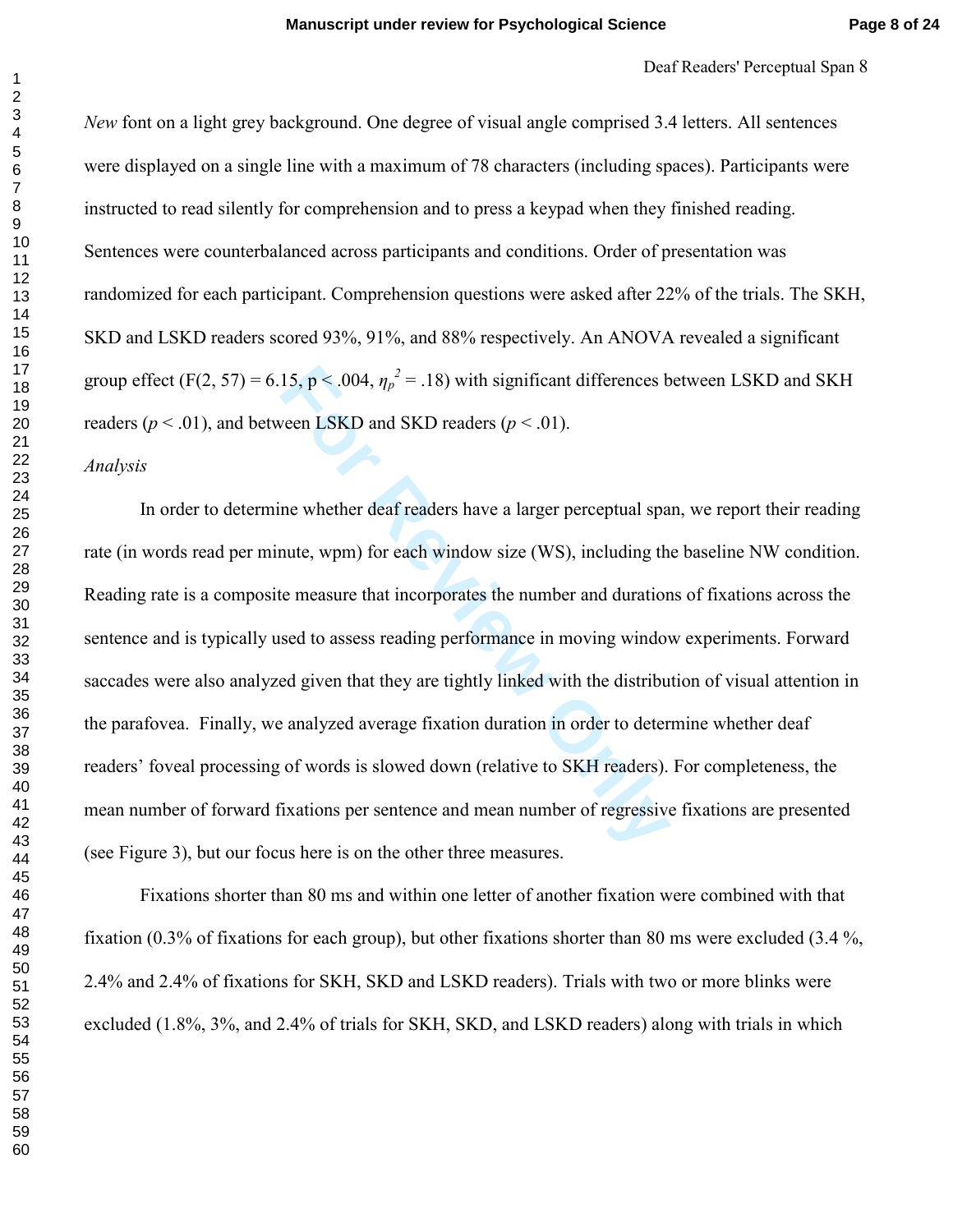there were fewer than 5 fixations for the whole sentence (1.4%, 1.9%, and 1.3% of trials for SKH, SKD, and LSKD readers).

Data were analyzed using linear-mixed effects models where participants and items were specified as crossed random effects (Baayen, 2008), using the lme4 package (Bates, Maechler & Dai, 2009) available in the R environment (R Development Core Team, 2008). The p-values were computed with Markov-Chain Monte Carlo sampling (with the pvals.fcn function from the languageR package). To compare the effect of increasing window size for each measure, four contrasts were set up (18 vs. NW, 14 vs. 18, 10 vs. 14, and 6 vs. 10) using successive difference contrasts (Venables & Ripley,  $(2002)^3$ . Regression coefficient estimates (b), standard errors (SE), and p-values are reported.

#### *Results*

#### *Reading Rate*

ncreasing window size for each measure, four contra<br>and 6 vs. 10) using successive difference contrasts (V<br>ient estimates (b), standard errors (SE), and p-values<br>*Results*<br>ty window experiments, for each group our goal wa As in prior moving window experiments, for each group our goal was to ascertain when they reached asymptote in reading rate (see Figure 2). For SKH readers, reading rate significantly increased from WS6 to WS10 ( $b = -40.21$ , SE = 3.56,  $p < .0001$ ) and from WS10 to WS14 ( $b = -14.52$ , SE = 3.56,  $p < .0001$ ), with no further increases in reading rate for larger window sizes<sup>4</sup>. Thus, SKH readers reached asymptote in reading rate with a window of 14 characters to the right of fixation, which replicates much prior research (Rayner, 2009). For LSKD readers, we found a similar pattern despite their significantly lower reading level. Reading rate increased from WS6 to WS10 ( $b = -38.73$ , SE = 3.94,  $p < .0001$ ), and from WS10 to WS14 ( $b = -8.20$ , SE = 3.94,  $p < .04$ ), with no further increases in reading rate for larger window sizes. Most interestingly, SKD readers did not reach asymptote until there were 18 characters available to the right of fixation. For these readers, reading rate increased from WS6 to WS10 ( $b = -50.86$ , SE = 4.53,  $p < .0001$ ), WS10 to WS14 ( $b = -16.58$ , SE = 4.53,  $p = .0003$ ), and WS14 to WS18 ( $b = -13.86$ , SE = 4.55,  $p = .002$ ) with no additional increase from WS18 to NW.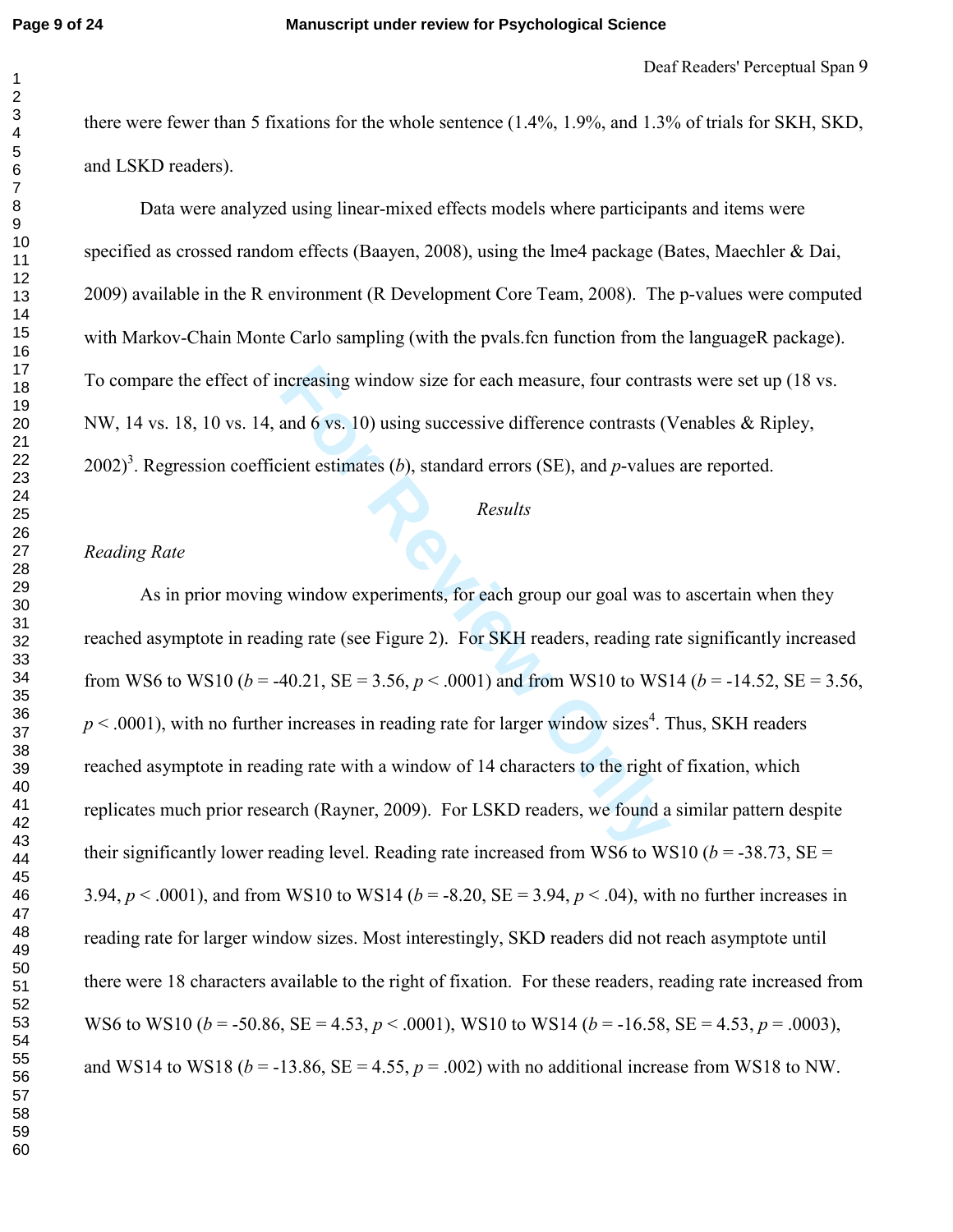Thus, SKD readers were faster in the WS18 condition than in the WS14 condition (344 vs. 329 wpm), whereas the other groups did not show this increase in reading speed (SKH: 329 vs 326 wpm; and LSKD: 268 vs. 266 wpm).

cantly greater for SKD than for LSKD readers ( $b = 1$ <br>
SKD relative to SKH readers ( $b = -10.05$ , SE = 5.73<br>
rate from WS14 to WS18 was significantly greater<br>
5), and marginally greater than SKH readers ( $b = -9$ .<br>
<sup>2</sup> that th Overall reading rate did not significantly differ between SKH and SKD readers,  $(b = 5.55, SE =$ 24.09,  $p = .82$ ). Not surprisingly, the LSKD read slower than SKH readers ( $b = -51.63$ , SE = 22.91,  $p <$ .05), and SKD readers ( $b = -57.14$ , SE = 23.37,  $p < .01$ ). Additionally, the increase in reading rate from WS6 to WS10 was significantly greater for SKD than for LSKD readers  $(b = 12.67, SE = 5.94, p < .05)$ , and marginally greater for SKD relative to SKH readers ( $b = -10.05$ , SE = 5.73,  $p = .08$ ). Similarly, SKD readers' change in reading rate from WS14 to WS18 was significantly greater than for LSKD readers ( *b*  $= 14.44$ , SE = 5.96,  $p < .05$ ), and marginally greater than SKH readers ( $b = .9.75$ , SE = 5.76,  $p = .09$ ). These interactions indicate that the SKD readers were more negatively impacted by the loss of parafoveal information (between 6 and 10 characters to the right of fixation) than LSKD and SKH readers, and that they were better able to extract information from farther away.

[Insert Figure 2 about here]

#### *Forward Saccade Length*

Mean forward saccade length reliably increased between each WS contrast for SKH readers (WS6 to WS10:  $b = -0.98$ , SE = 0.07,  $p < .0001$ ; WS10 and WS14,  $b = -0.63$ , SE = 0.07,  $p < .0001$ ; WS14 and WS18,  $b = -0.19$ , SE = 0.07,  $p < .01$ ), for LSKD readers (WS6 to WS10:  $b = -.98$ , SE = 0.06,  $p$  < .0001; WS10 and WS14,  $b$  = -0.76, SE = 0.06,  $p$  < .0001; WS14 and WS18,  $b$  = -0.25, SE = 0.06,  $p$  $\leq$  .0001), and for SKD readers (WS6 to WS10:  $b = -1.24$ , SE = 0.07,  $p \leq$  .0001; WS10 to WS14:  $b = -1.24$ 0.84,  $SE = 0.07$ ,  $p < .0001$ ; WS14 to WS18:  $b = -0.53$ ,  $SE = 0.07$ ,  $p < .0001$ ), except for the WS18 and NW conditions, where all groups had a slight decrease in the length of forward saccades (SKH readers: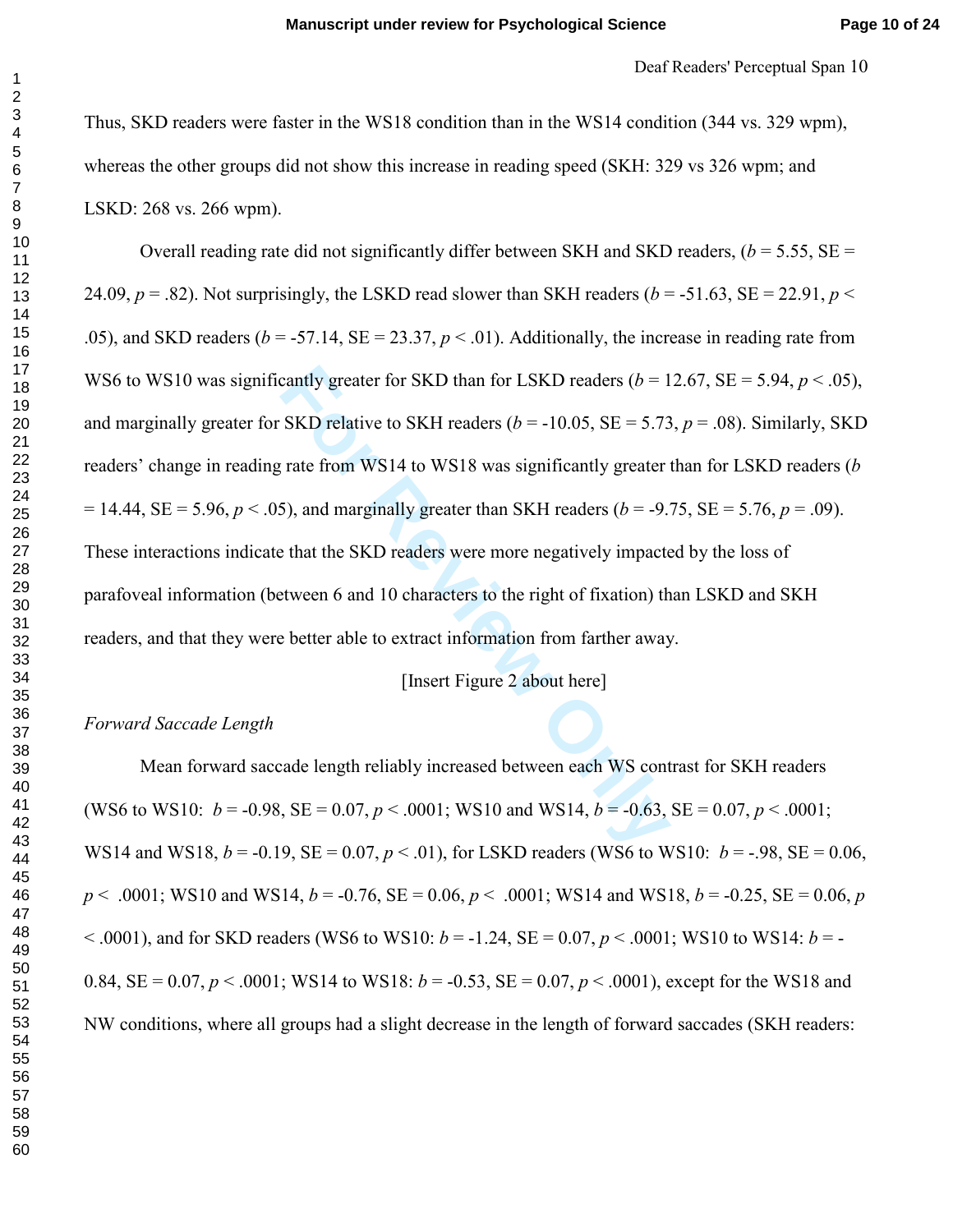$b = 0.20$ , SE = 0.07,  $p < .01$ ; LSKD readers,  $b = 0.18$ , SE = 0.06,  $p < .01$ ; SKD readers:  $b = 0.19$ , SE = 0.07,  $p < 0.01$ ). Thus, the overall length of forward saccades was similar for all three groups (all  $ps > 0.19$ ).

5,  $SE = 0.07, p < .01$  and the WS14 to WS18 condit<br>gnificant differences in forward saccade lengths between<br>ove, saccade planning is assumed to make use of att<br>of text that have yet to be adequately encoded. That<br>ccades than Importantly, the increases in forward saccade length that accompanied increases in window size were significantly larger for SKD than for SKH readers (WS6 to WS10:  $b = -0.28$ , SE = 0.10,  $p < .01$ ; WS10 to WS14:  $b = -0.19$ , SE = 0.10,  $p < .05$ ; WS14 to WS18:  $b = -0.33$ , SE = 0.10,  $p < .001$  – see Figure 3). The SKD readers also made longer forward saccades than the LSKD readers in the WS6 to WS10 conditions ( $b = 0.26$ ,  $SE = 0.07$ ,  $p < .01$ ) and the WS14 to WS18 conditions ( $b = 0.28$ ,  $SE = 0.09$ ,  $p \leq 0.01$ . There were no significant differences in forward saccade lengths between the LSKD and the SKH readers. As noted above, saccade planning is assumed to make use of attentional resources for the purpose of targeting areas of text that have yet to be adequately encoded. That SKD readers plan and execute longer forward saccades than SKH and LSKD readers strongly suggests they were better able to encode more of the intervening text.

[Insert Figure 3 about here]

#### *Fixation Duration*

Mean fixation durations for the SKH, SKD and LSKD groups were longer in the WS6 condition than in the WS10 condition ( $b = 5.42$ ,  $SE = 1.45$ ,  $p < .001$ ;  $b = 5.54$ ,  $SE = 1.83$ ,  $p < .01$ ;  $b = 5.48$ ,  $SE = 1.83$ ,  $p < .01$ ;  $b = .01$ ;  $b = .01$ ;  $b = .01$ ;  $b = .01$ ;  $b = .01$ ;  $b = .01$ ;  $b = .01$ ;  $b = .01$ ;  $b = .01$ ;  $b = .01$ ;  $b = .01$ ; 1.63,  $p < .001$ ), and longer in the WS18 condition than in the NW condition ( $b = 6.50$ , SE = 1.47,  $p <$ .0001;  $b = 8.44$ , SE = 1.86,  $p < .0001$ ;  $b = 7.48$ , SE = 1.64,  $p < .0001$ ). None of the other successive contrasts for window size were significant (*p*s > .06). Across all window sizes, mean fixation duration was 215 ms for SKH readers, 217 ms for SKD readers, and 227 ms for LSKD readers. Crucially, the SKD readers did not differ from SKH readers (*p* = .85). The LSKD made longer fixation durations than SKH readers ( $b = 16.74$ , SE = 8.53,  $p < .05$ ) and SKD readers, but this latter difference did not quite reach significance  $(p = .07)$ .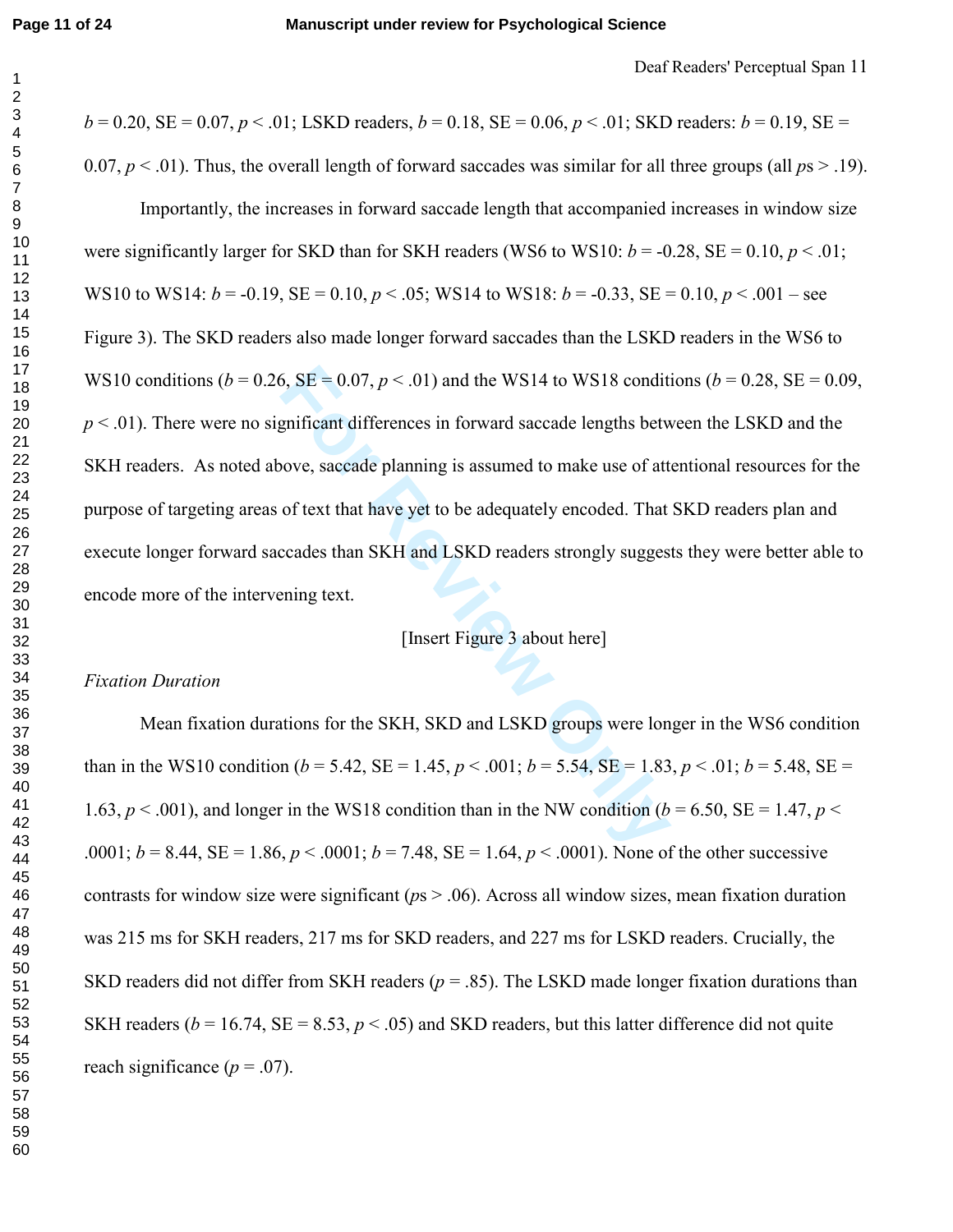Deaf Readers' Perceptual Span 12

The pattern for mean fixation duration over the window size conditions was very similar (see Figure 3) for SKH, SKD, and LSKD readers. None of the interactions were significant (all *p*s > .18). This indicates that, relative to hearing readers, SKD readers' ability to effectively utilize parafoveal information, as evidenced by their reading rates, did not slow foveal processing and lead to longer eye fixations as suggested by Dye et al. (2008).

#### *Discussion*

ment investigated the perceptual span of readers who<br>nunicate mainly via ASL. We were particularly inter<br>pution of attentional resources across the visual field<br>Bavelier et al., 2006) would translate into a larger por<br>ng w The present experiment investigated the perceptual span of readers who were severely to profoundly deaf and communicate mainly via ASL. We were particularly interested in determining whether differential distribution of attentional resources across the visual field found in deaf individuals with early onset deafness (Bavelier et al., 2006) would translate into a larger perceptual span during reading. Our primary finding was that skilled deaf readers had an enhanced perceptual span in comparison to the matched hearing control group: reading rate for the SKD group reached asymptote with a larger window (18 letter spaces to the right of fixation) than for the SKH readers. We also replicated the general pattern of results for hearing readers: they processed useful information up to 14 letter spaces to the right of fixation (McConkie & Rayner, 1975).

Dye et al. (2008) suggested that an extended perceptual span for deaf readers might detract from foveal processing of words and result in slower reading. This was not the pattern of results found here. Interestingly, SKD readers' mean fixation durations at all window sizes matched that of SKH readers almost perfectly. Furthermore, not only did SKD readers read equally fast as SKH readers, they also regressed less than did SKH readers, making them very efficient readers. Unsurprisingly, the LSKD readers read at a slower rate than the other two groups. They also made more fixations (forward and regressive) than the skilled readers, in line with research showing that eye movements are highly sensitive to reading level (Ashby et al., 2005; Rayner, 1986).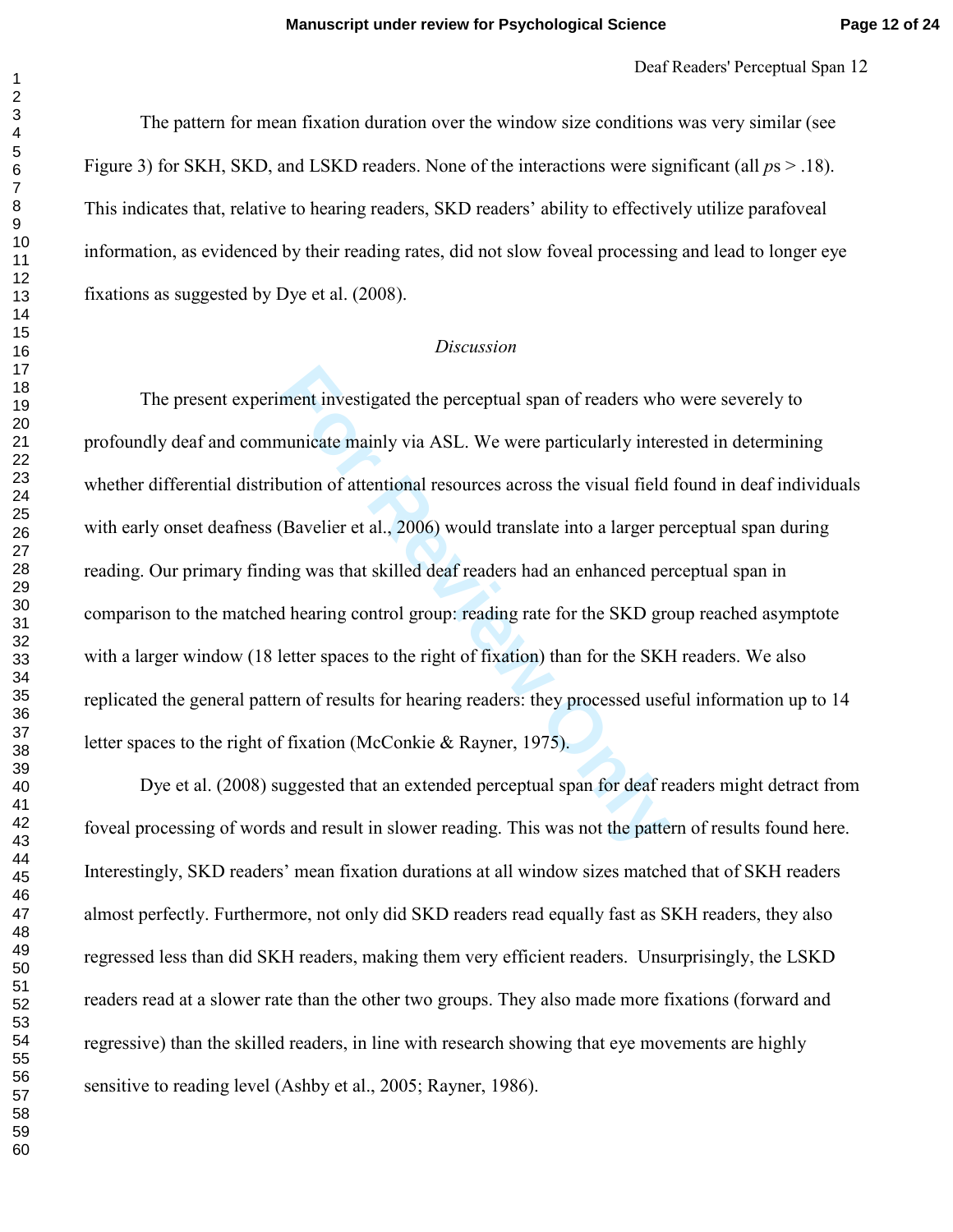$\mathbf 1$  $\overline{2}$ 

Is the larger perceptual span in skilled deaf readers a function of their deafness and associated with a wider distribution of visual attention extrafoveally? The tight match on multiple characteristics (reading level, age, non-verbal IQ, and accuracy on the experimental tasks' comprehension questions) between the SKD and SKH readers suggests that is the case. In terms of grade-level equivalence, SKD readers ( $10^{th}$  grade level) were slightly lower than SKH readers ( $11^{th}$  grade). Thus, it could be expected that the perceptual span of SKD readers might be, if anything, smaller. This was not the case. Additionally, SKD readers had longer forward saccade lengths than SKH readers. Much research has shown that attention shifts to the parafovea prior to a saccade being targeted to a specific location (Rayner, 2009), thus supporting our claim that SKD readers have a wider distribution of attention.

**Follow Exercise 2018 Solution** SKH reades to the parafovea prior to a saccade being targeted to orting our claim that SKD readers have a wider distributed the effects of reading skill on the size of the perception the LSK Finally, we replicated the effects of reading skill on the size of the perceptual span; the SKD readers had a larger span than the LSKD readers. These two groups were formed based on PIAT-R scores but also matched on age, non-verbal IQ, degree of hearing loss, age of onset of deafness, and age of acquisition of English. However, they differed in age of ASL acquisition. This factor is tightly linked to reading skills in the deaf population (Chamberlain & Mayberry, 2008; Mayberry, Lock & Kazmi, 2002) and it is unsurprising that it was predictive of reading level in the current study. Additionally, despite significantly lower reading proficiency  $(6<sup>th</sup>$  grade reading equivalence) and a significantly slower reading rate (factors known to reduce the perceptual span; see Rayner, 1986, 2009), the perceptual span of LSKD readers did not differ from that of SKH readers. The lack of difference in the size of the perceptual span between LSKD and SKH readers suggests that, relative to their reading level, LSKD readers have a wider perceptual span than hearing readers.

Overall our results have at least three major implications. First, they show that enhanced attention to the parafovea in deaf readers is not restricted to low-level visual perception but can also be recruited for a complex cognitive process such as reading. Second, they indicate that enhanced attention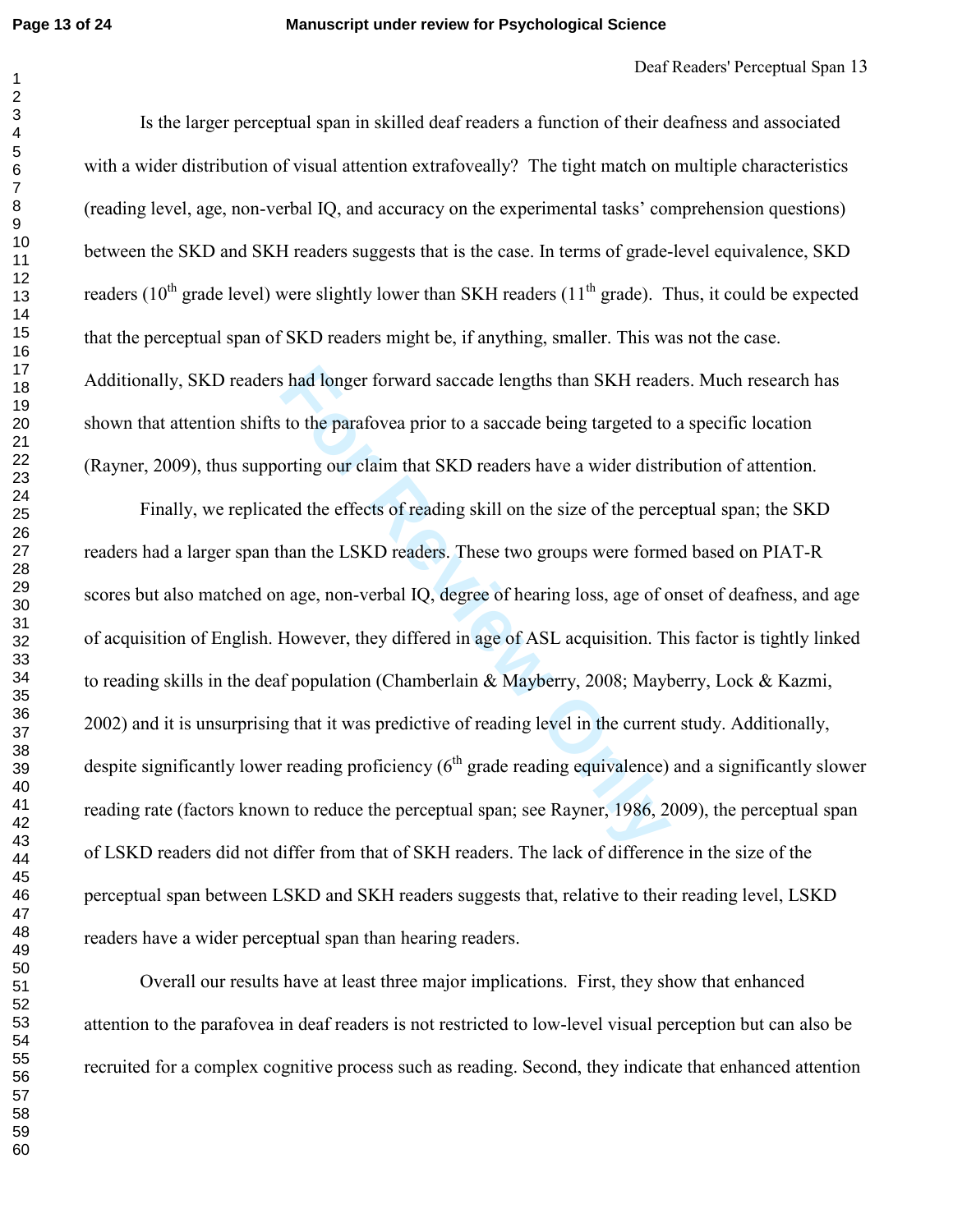Deaf Readers' Perceptual Span 14

to the parafovea is not accompanied by reduced foveal processing as has been previously suggested. Third, they show that high levels of reading ability can be achieved by deaf readers and that the way in which they process written language varies somewhat from that of hearing readers; they take in more visual information within a fixation than do hearing readers matched on reading level. These results are especially noteworthy against the backdrop of illiteracy that is prevalent in the deaf population.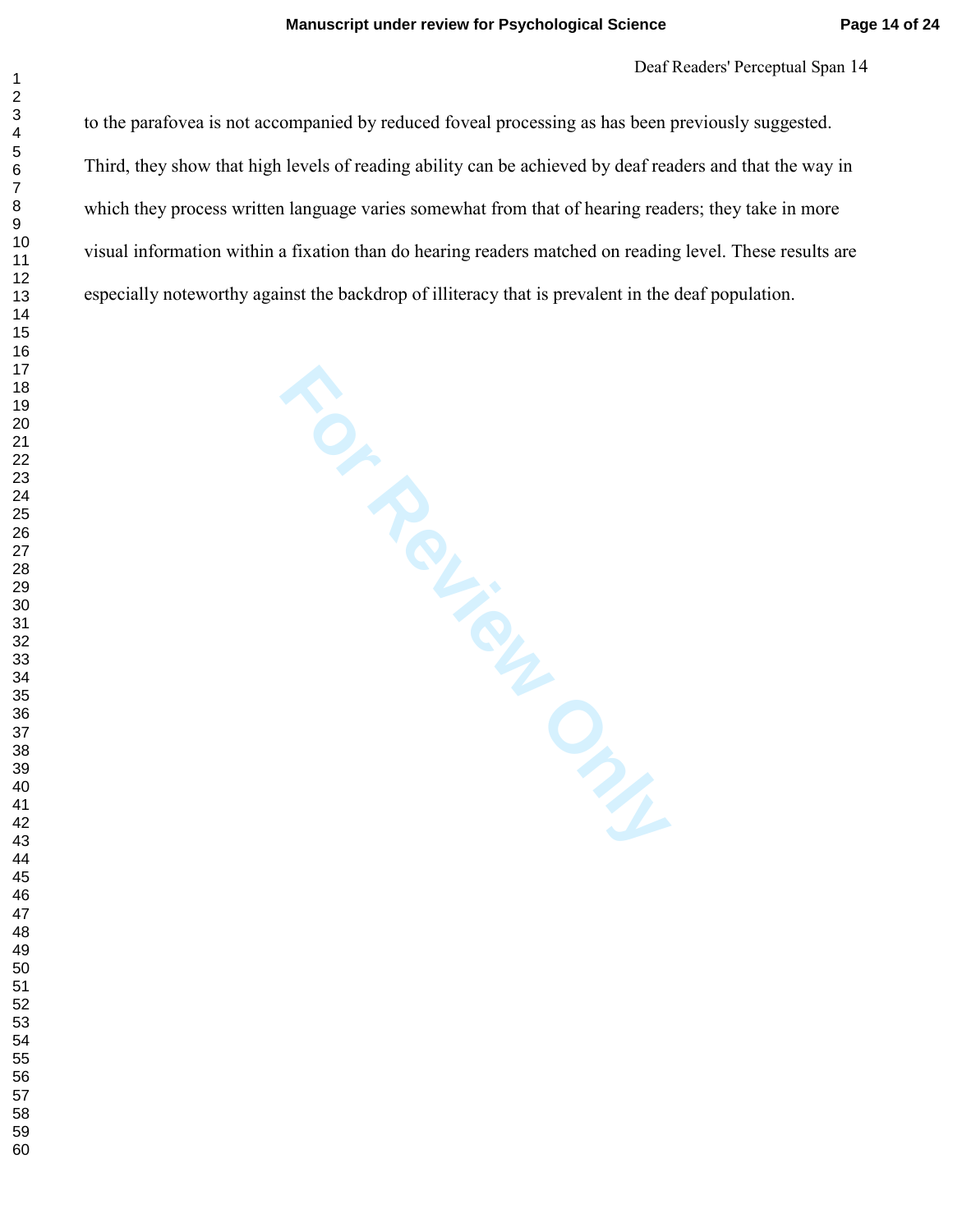$\mathbf 1$  $\overline{2}$ 

# References

Ashby, J., Rayner, K., & Clifton, C. (2005). Eye movements of highly skilled and average readers: Differential effects of frequency and predictability. *Quarterly Journal of Experimental Psychology*, *58A*, 1065-1086.

Baayen, R. H. (2008). *Analyzing linguistic data: A practical introduction to statistics*. Cambridge, United Kingdom: Cambridge University Press.

Bates, D., Maechler, M., & Dai, B. (2009). lme4: Linear mixed-effects models using S4 classes. R package version 0.999375-28. http://lme4.r-forge.r-project.org/

- Bavelier, D., Dye, M.W.G., & Hauser, P.C. (2006). Do deaf individuals see better? *Trends in Cognitive Sciences, 10*(11), 512-518.
- Bélanger, N.N., Baum, S.R., & Mayberry, R.I. (in press). Reading difficulties in adult deaf readers of French: Phonological codes, not guilty! *Scientific Studies of Reading.*
- Cambridge University Press.<br> *E* Dai, B. (2009). Ime4: Linear mixed-effects models<br>
999375-28. http://Ime4.r-forge.r-project.org/<br>
.., & Hauser, P.C. (2006). Do deaf individuals see be<br>
12-518.<br>
R., & Mayberry, R.I. (in pr Chamberlain, C., & Mayberry, R. I. (2008). ASL syntactic and narrative comprehension in skilled and less skilled deaf readers: Bilingual-bimodal evidence for the linguistic basis of reading. *Applied Psycholinguistics, 29*, 367-388.

Dye, M.W.G., & Bavelier, D. (2010). Attentional enhancements and deficits in deaf populations: An integrative review. *Restorative Neurology and Neuroscience, 28*, 181-192.

Dye, M.W.G., Hauser, P.C. & Bavelier, D. (2008). Visual skills and cross-modal plasticity in deaf readers: Possible implications for acquiring meaning from print. *Annals of the New York Academy of Sciences*, *1145*, 71-82.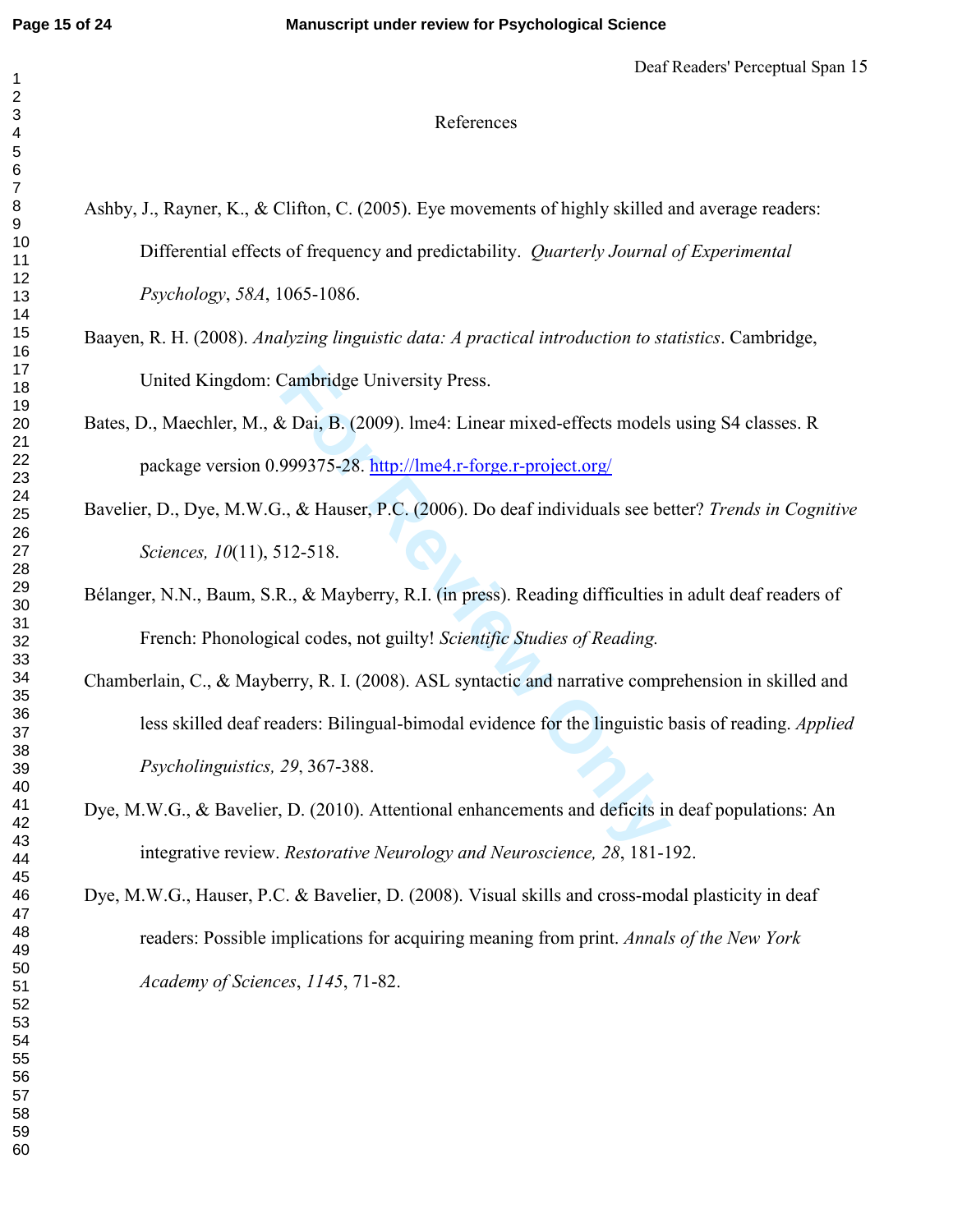- Häikiö, T., Bertram, R., Hyönä, J., & Neimi, P. (2009). Development of the letter identity span in reading: Evidence from the eye movement moving window paradigm. *Journal of Experimental Child Psychology, 102*, 167-181.
- Inhoff, A. W., & Liu, W. (1998). The perceptual span and oculomotor activity during the reading of Chinese sentences. *Journal of Experimental Psychology: Human Perception and Performance,*  , 20–34.
- Kelly, L. (1995). Processing of bottom-up and top-down information by skilled and average deaf readers and implications for whole language instruction. *Exceptional Children*, *61*(4), 318–334.
- Kelly, L. (1998). Using silent motion pictures to teach complex syntax to adult deaf readers. *Journal of Deaf Studies and Deaf Education, 3*(3), 217–230.
- Kelly, L. (2003). The importance of processing automaticity and temporary storage capacity to the differences in comprehension between skilled and less skilled college-age deaf readers. *Journal of Deaf Studies and Deaf Education*, *8*(3), 230-249.
- In the payon of bottom-up and top-down information by skilled<br>
For whole language instruction. *Exceptional Children*,<br>
ent motion pictures to teach complex syntax to adult<br>
Deaf Education, 3(3), 217–230.<br>
Syntance of proc Kelly, L. & Barac-Cikoja, D. (2007). The comprehension of skilled deaf readers: The roles of word recognition and other potentially critical aspects of competence. In K. Cain, & J. Oakhill (Eds). *Children's comprehension problems in oral and written language: A cognitive perspective* (pp. 244-279). Guilford Press.
- Markwardt, F.C. (1989) Manual. In: *Peabody Individual Achievement Test-Revised*, American Guidance Service, Circle Pines, MN.

Mayberry, R. I., del Giudice, A. A., & Lieberman, A. M. (2011). Reading achievement in relation to phonological coding and awareness in deaf readers: A meta-analysis. *Journal of Deaf Studies and Deaf Education, 16*, 164-188.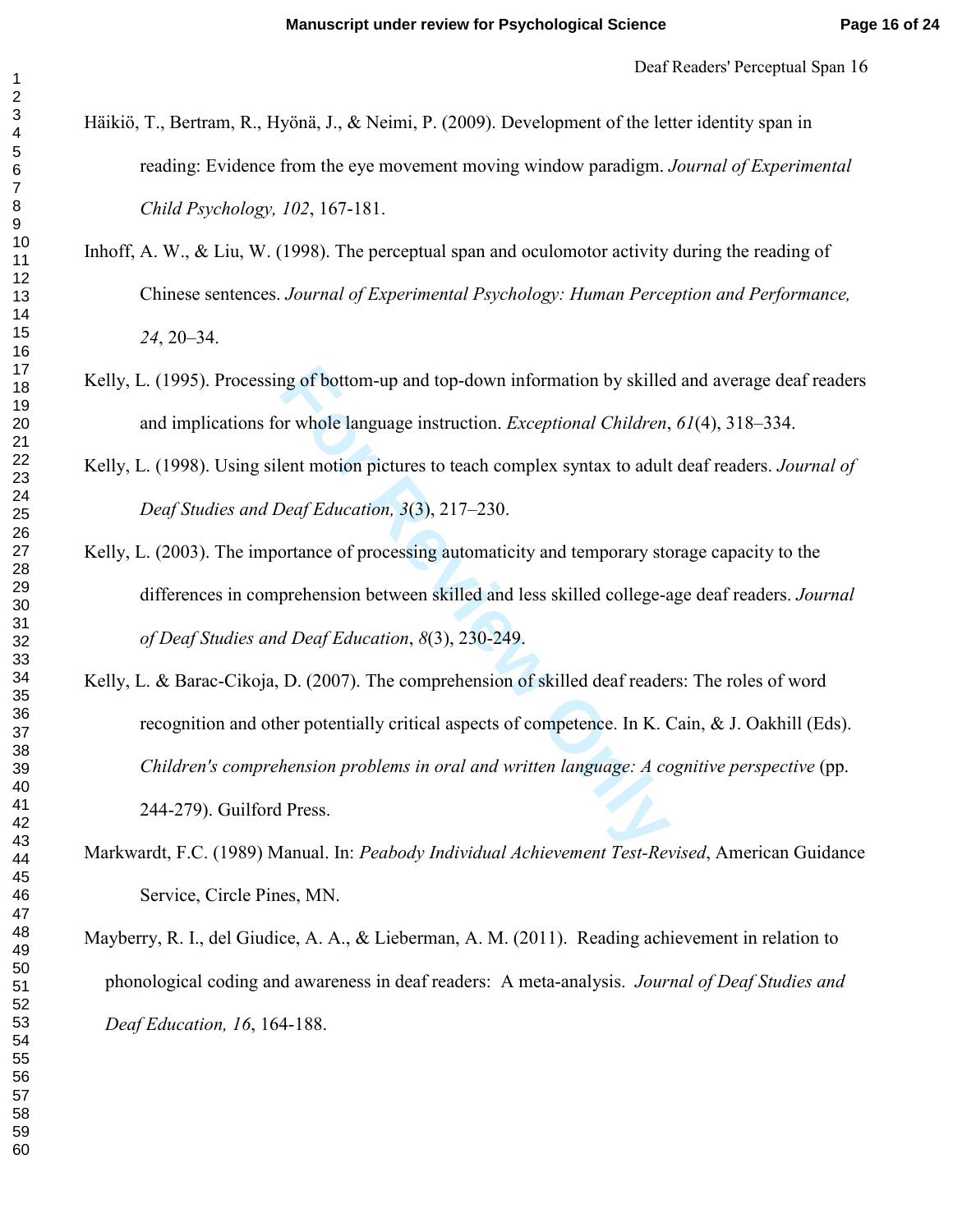- Mayberry, R. I., Lock, E., & Kazmi, H. (2002). Linguistic ability and early language exposure. *Nature,*  , 38.
- McConkie, G. W., & Rayner, K. (1975). The span of the effective stimulus during a fixation in reading. *Perception & Psychophysics, 17,* 578-586.
- Miellet S., O'Donnell P.J., & Sereno S.C. (2009). Parafoveal magnification: Visual acuity does not modulate the perceptual span in reading. *Psychological Science, 20*,721-728*.*
- Musselman, C. (2000). How do children who can't hear learn to read an alphabetic script? : A review of the literature on reading and deafness. *Journal of Deaf Studies and Deaf Education*, *5*, 9 – 31.
- Pollatsek, A., Bolozky, S., Well, A.D., & Rayner, K. (1981). Asymmetries in the perceptual span for Israeli readers. Brain and Language, *14*, 174-180.
- w do children who can't hear learn to read an alphat<br>ading and deafness. *Journal of Deaf Studies and Dea*<br>Well, A.D., & Rayner, K. (1981). Asymmetries in<br>ain and Language, 14, 174-180.<br>m (2008). *R: A language and environ* R Development Core Team (2008). *R: A language and environment for statistical computing*. Vienna, Austria: R Foundation for Statistical Computing.
- Rayner, K. (1986). Eye movements and the perceptual span in beginning and skilled readers. *Journal of Experimental Child Psychology, 41*, 211–36.
- Rayner, K. (1998). Eye movements in reading and information processing: Twenty years of research. *Psychological Bulletin 124*, 372–422.
- Rayner, K. (2009). The Thirty Fifth Sir Frederick Bartlett Lecture: Eye movements and attention during reading, scene perception, and visual search. *Quarterly Journal of Experimental Psychology*, *62*, 1457-1506.

Rayner, K., & Bertera, J. H. (1979). Reading without a fovea. *Science*, *206*, 468-469.

Rayner, K., Slattery, T.J., & Bélanger, N.N. (2010). Eye movements, the perceptual span, and reading speed. *Psychonomic Bulletin & Review, 17(6), 834-839*.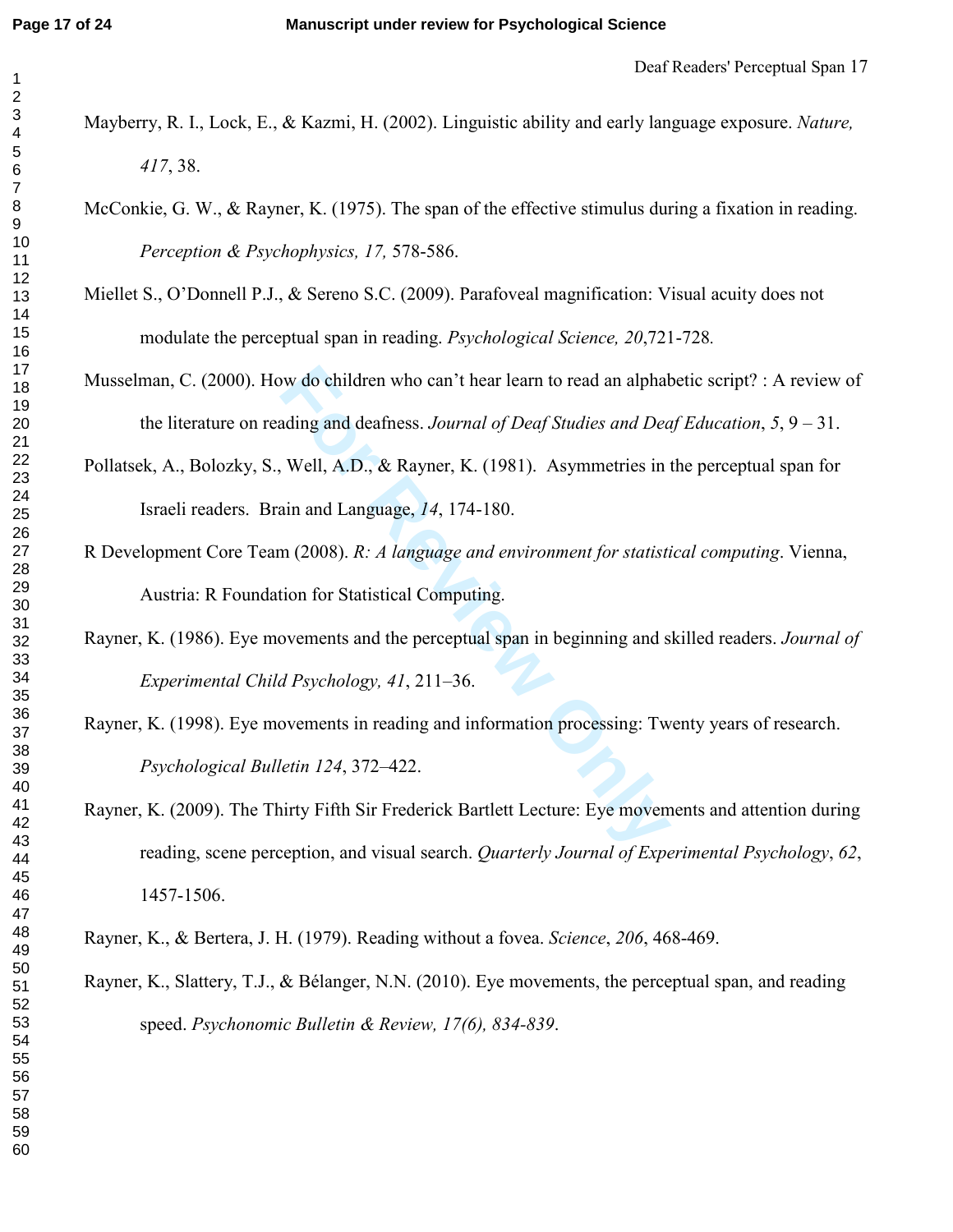# Rayner, K., Well, A.D., & Pollatsek, A. (1980). Asymmetry of the effective visual field in reading. *Perception & Psychophysics*, 27, 537-544.

Venables, W. N., & Ripley, B. D. (2002) *Modern Applied Statistics with S.* Fourth Edition, Springer.

Wechsler, D. (1981). *Wechsler Adult Intelligence Scale—Revised*. New York: Harcourt Brace Jovanovich.

sdern.4.<br> *For Review Scale*<br>
For Review Consumed States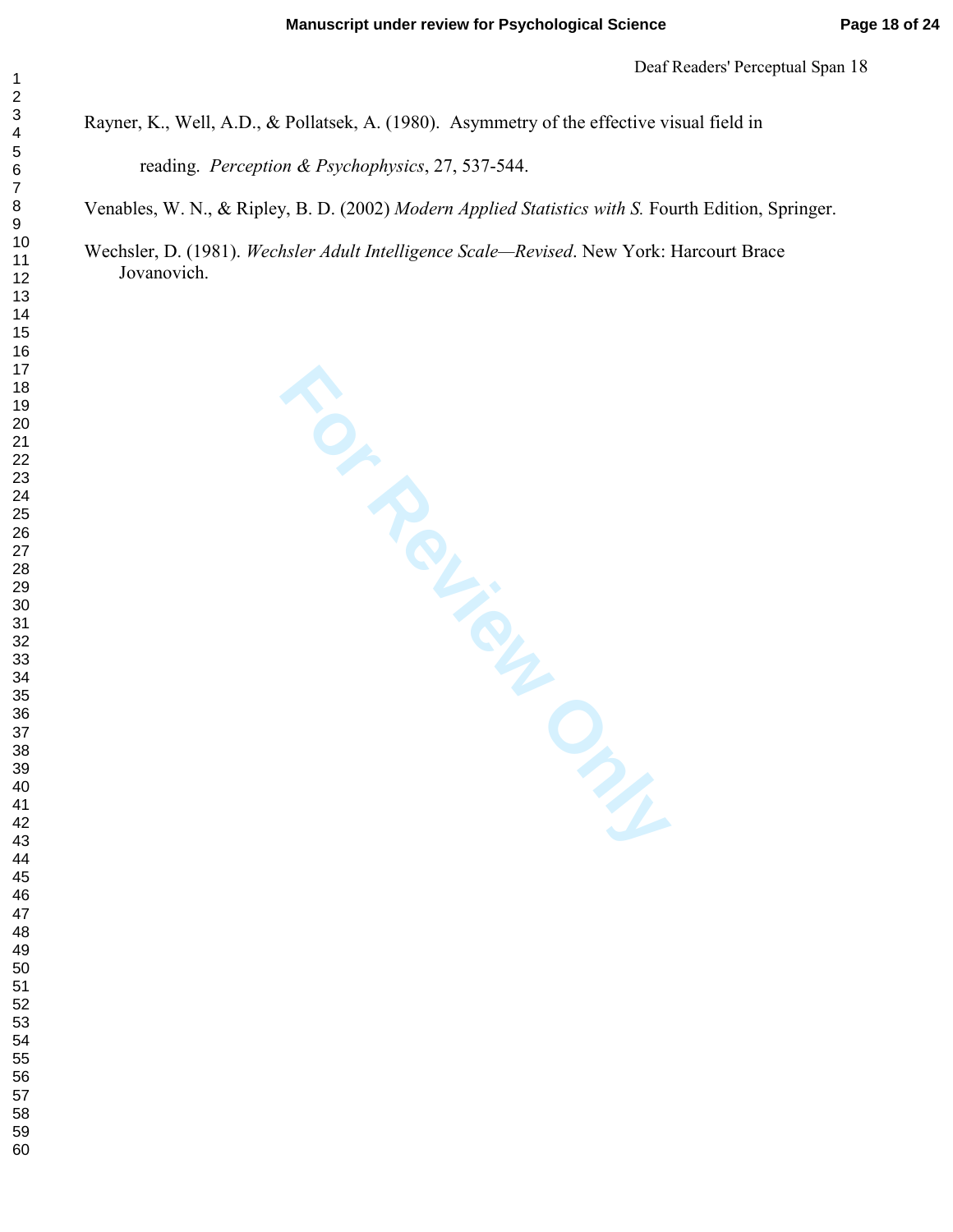# Acknowledgments

The research was supported by NIH grant HD26765 and an ARRA supplement, and by FQRSC (125964) Postdoctoral Fellowship to N. N. Bélanger. Tim Slattery is now at the University of South Alabama. We thank the participants, and Jesse "Rupert" Dubler, Jullian Zlatarev, Bernhard Angele and Klinton Bicknell for help with data collection and analysis. A portion of these results was presented at the *52nd Annual Meeting of the Psychonomic Society*.

panis,<br>
1 data collection.<br>
the Psychonomic Society.<br>
O<sub>F</sup>RECOURCES</sub>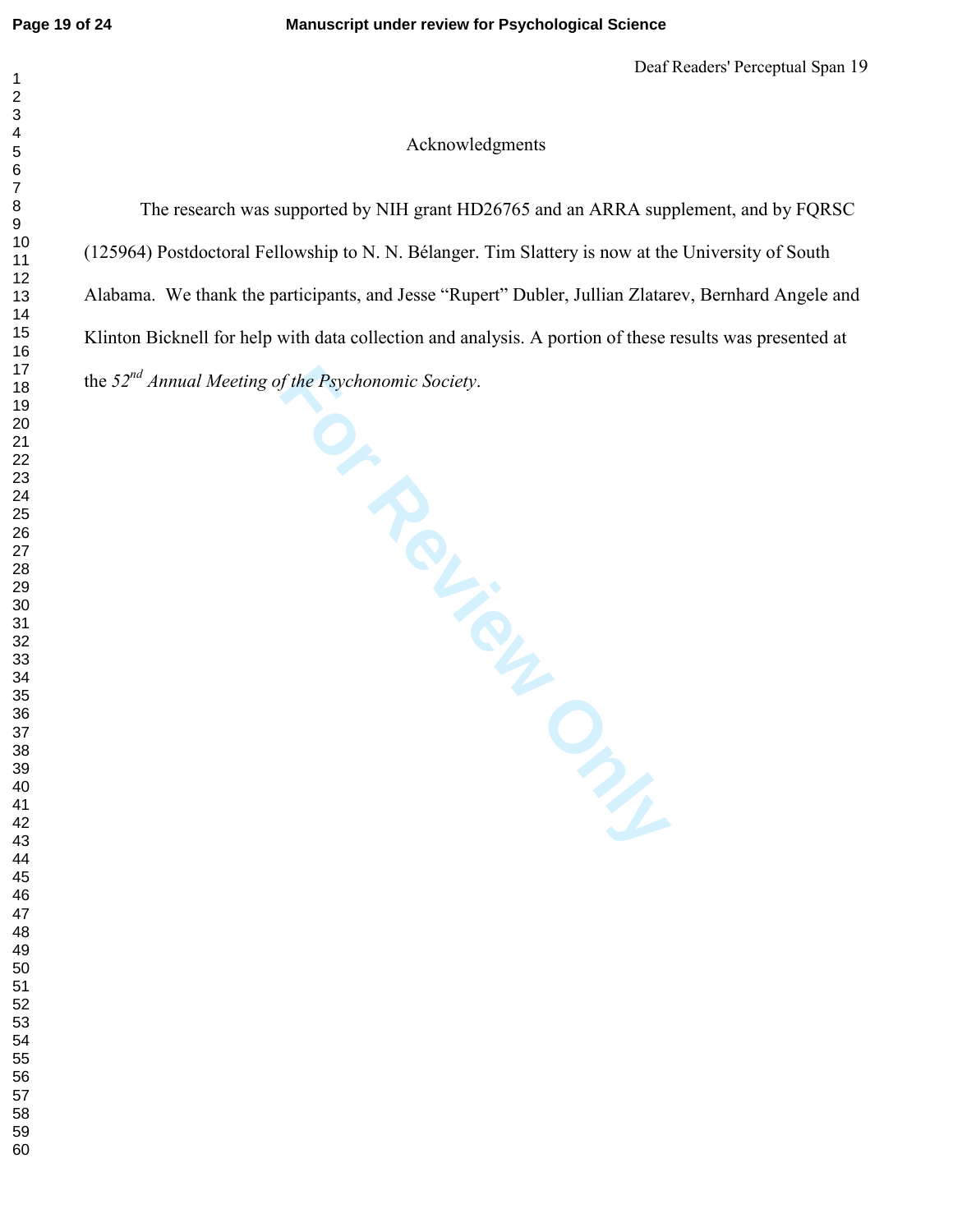Deaf Readers' Perceptual Span 20

#### Footnotes

<sup>1</sup> Note that it would be highly unlikely to find a group of non-dyslexic hearing readers matched on age,

reading level and non-verbal IQ, to the less skilled deaf readers.

<sup>2</sup> Grade level equivalents: SKH =  $11^{th}$  grade; SKD =  $10^{th}$  grade; LSKD =  $6^{th}$  grade.

 $3<sup>3</sup>$  The successive difference contrasts for window size were set up, such that the measures for the smaller windows were subtracted from those of the larger windows.

<sup>4</sup> Reading rate decreased from WS18 to NW for the SKH readers - this was due to an increase in

regressions in the NW condition (see Figure 2). This could be due to these readers being more willing to reread under the less demanding NW condition.

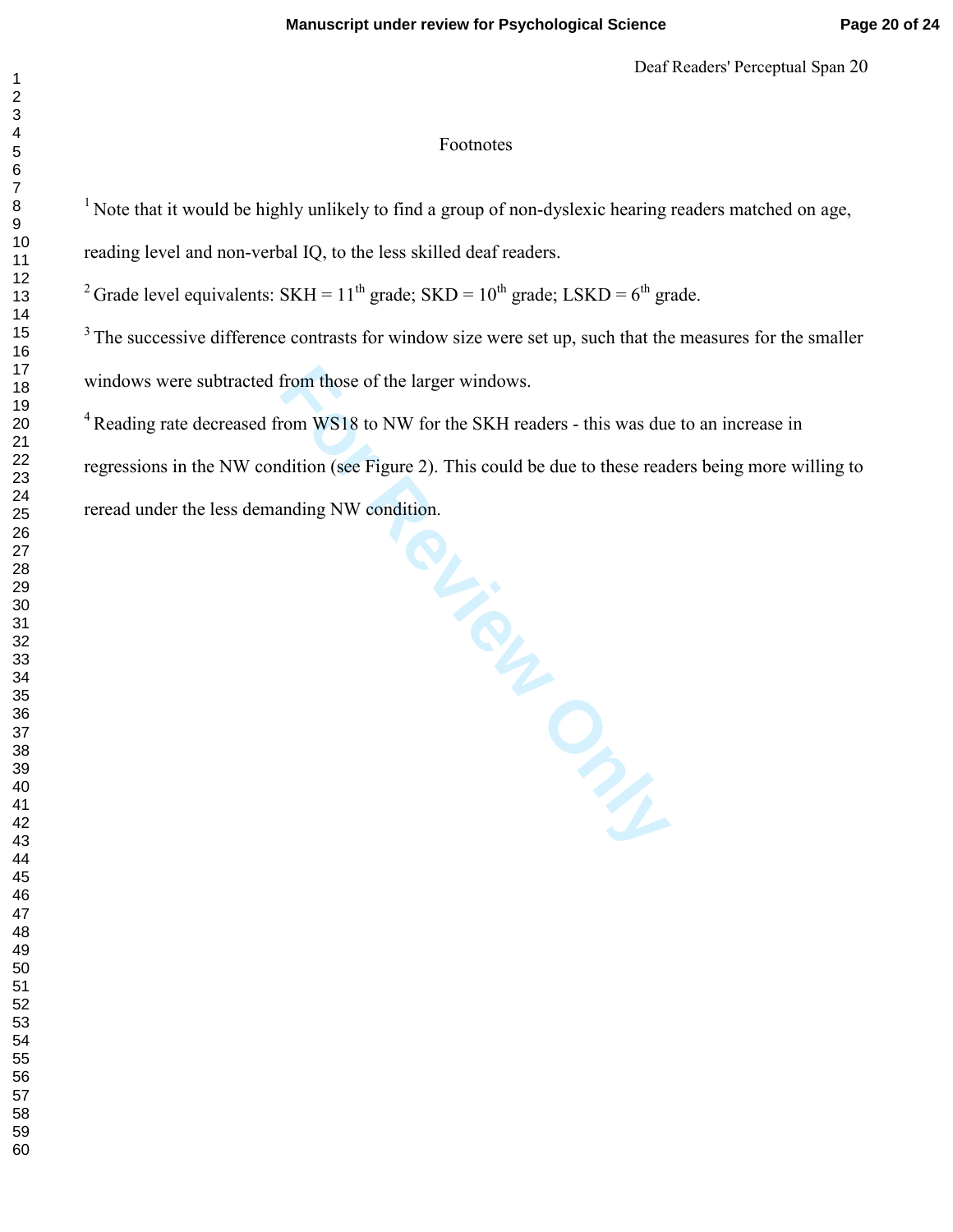# *Figure Captions*

Figure 1. Example of a moving window on three consecutive fixations. The asterisk represents the position of the eye. In this

example, the window is asymmetrical and shows 4 character positions to the left and 10 character positions to the right of fixation.

Figure 2. Reading rate (words per minute) as a function of window size for the skilled hearing readers (SKH), skilled deaf readers

(SKD) and less skilled deaf readers (LSKD).

**For Review of participants as a function of wire and group of participants as a function of wire and the contract of the contract of**  $\theta$  **or**  $\theta$  **or**  $\theta$  **or**  $\theta$  **or**  $\theta$  **or**  $\theta$  **or**  $\theta$  **or**  $\theta$  **or**  $\theta$  **or**  $\theta$  **or**  $\theta$  **or** Figure 3. Results for four eye movement measures for each group of participants as a function of window size.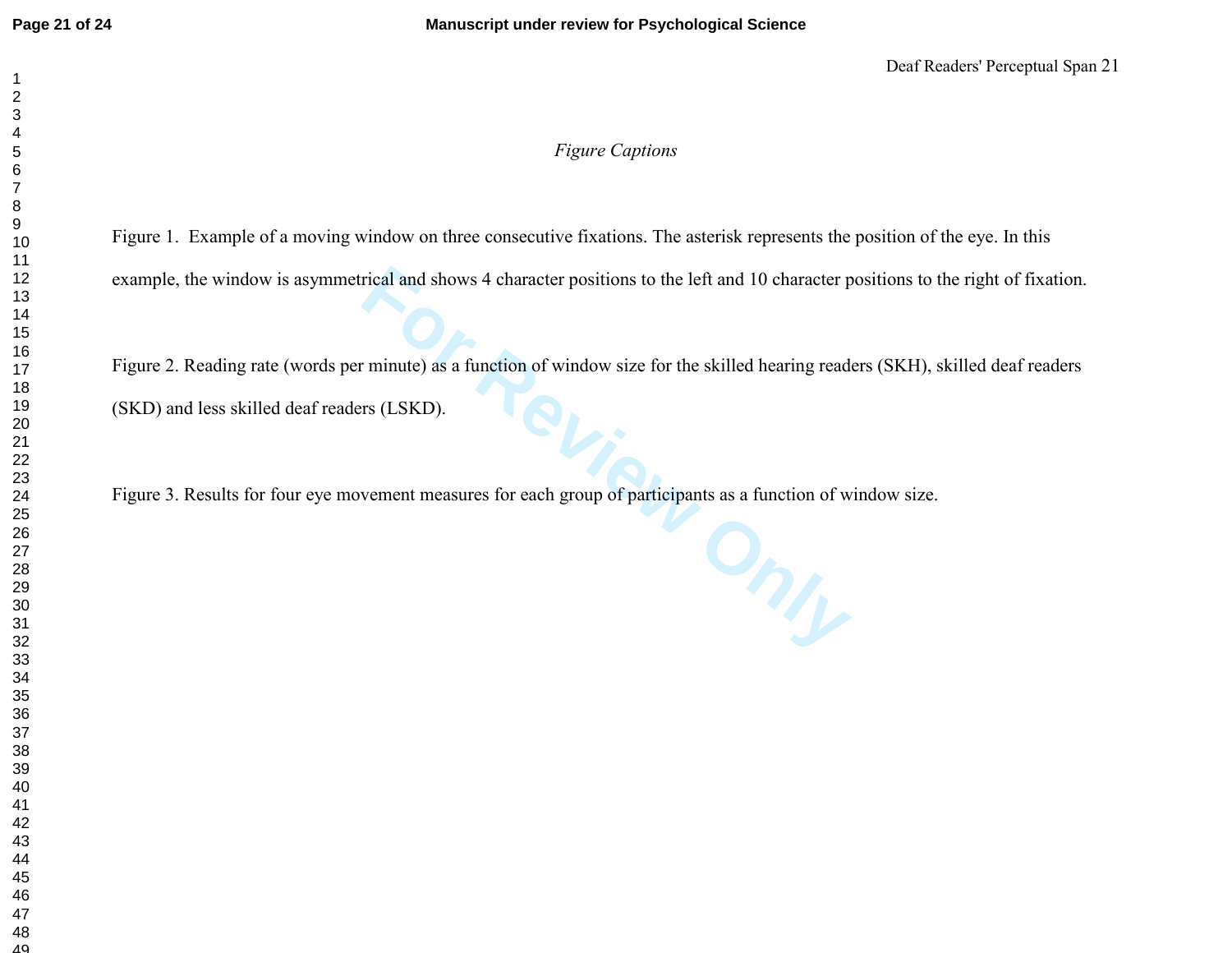| 1                    |  |
|----------------------|--|
| $\overline{c}$       |  |
|                      |  |
|                      |  |
|                      |  |
|                      |  |
|                      |  |
|                      |  |
|                      |  |
|                      |  |
|                      |  |
|                      |  |
|                      |  |
|                      |  |
|                      |  |
|                      |  |
|                      |  |
|                      |  |
|                      |  |
|                      |  |
|                      |  |
|                      |  |
|                      |  |
|                      |  |
|                      |  |
|                      |  |
|                      |  |
|                      |  |
|                      |  |
|                      |  |
|                      |  |
|                      |  |
|                      |  |
|                      |  |
|                      |  |
|                      |  |
|                      |  |
|                      |  |
|                      |  |
|                      |  |
|                      |  |
|                      |  |
|                      |  |
|                      |  |
|                      |  |
| $^{40}$              |  |
| $\ddagger$<br>1      |  |
| $\overline{4}$       |  |
| 4:                   |  |
| 44                   |  |
|                      |  |
| 45                   |  |
| 46                   |  |
| $\overline{47}$      |  |
| 48                   |  |
| 49                   |  |
| 50                   |  |
|                      |  |
| $\mathbf{51}$<br>Į   |  |
| 52                   |  |
| 5.<br>ξ              |  |
| $\overline{5}4$<br>Į |  |
| 55                   |  |
| 56<br>ć              |  |
| 57                   |  |
| $\mathfrak{c}$       |  |
|                      |  |
| 58<br>59             |  |

| Normal text               | The little girl was happy to win the race last weekend.     |   |
|---------------------------|-------------------------------------------------------------|---|
| Moving window<br>on three |                                                             | ÷ |
| consecutive<br>fixations  | xxxxxxxxle girl was hapxxxxxxxxxxxxxxxxxxxxxxxxxxxxxxx<br>÷ |   |
|                           |                                                             |   |

**EXALURE AN EXAMPLE SERVER AN EXAMPLE SERVER AN EXAMPLE SERVER AN EXAMPLE SERVER AN EXAMPLE SERVER AND THE SERVER SERVER SERVER SERVER SERVER SERVER SERVER SERVER SERVER SERVER SERVER SERVER SERVER SERVER SERVER SERVER SER** Example of a moving window on three consecutive fixations. The asterisk represents the position of the eye. In this example, the window is asymmetrical and shows 4 character positions to the left and 10 character positions to the right of fixation.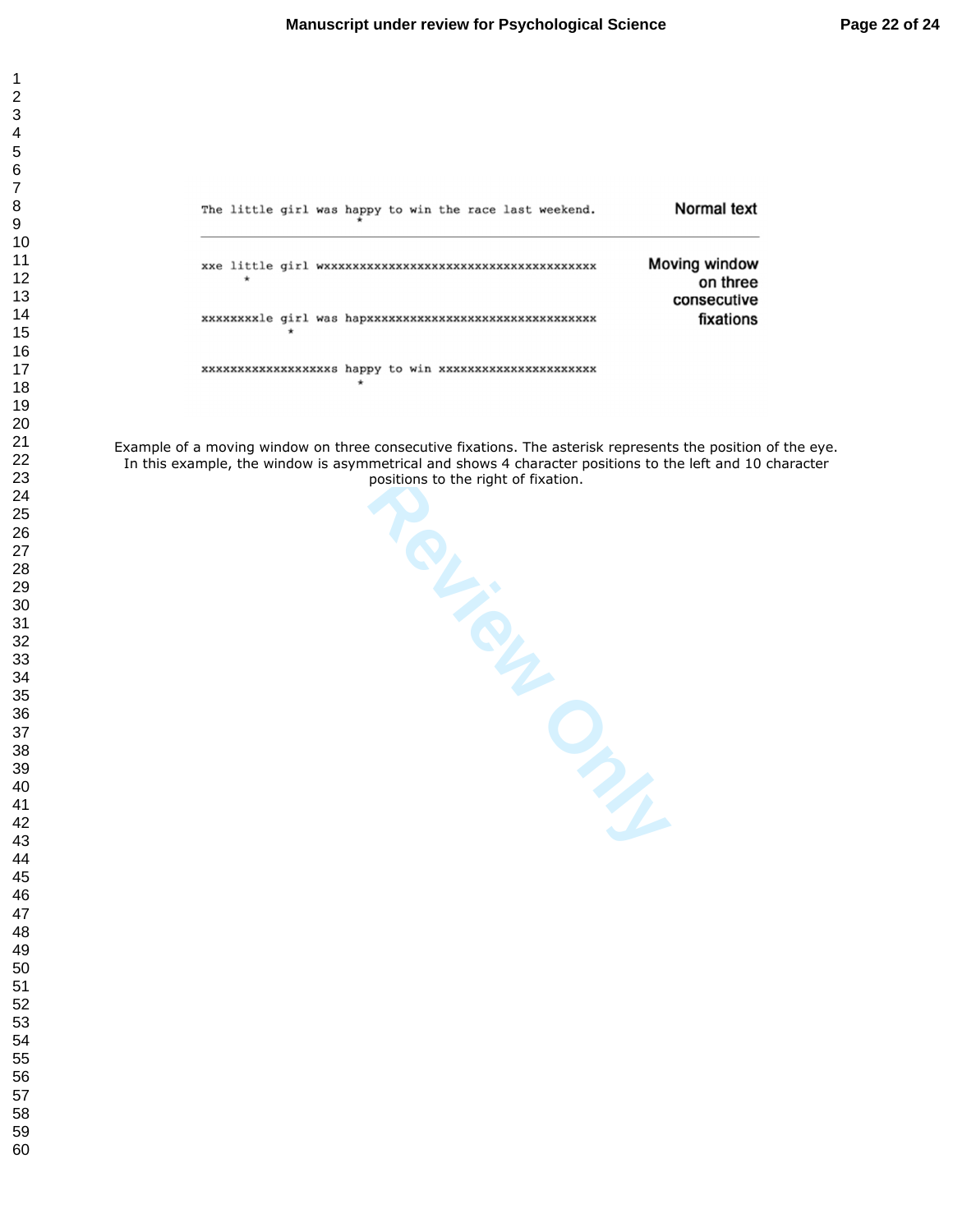

Reading rate (words per minute) as a function of window size for skilled hearing readers (SKH) and skilled deaf readers (SKD) and less skilled deaf readers (LSKD). 202x180mm (72 x 72 DPI)